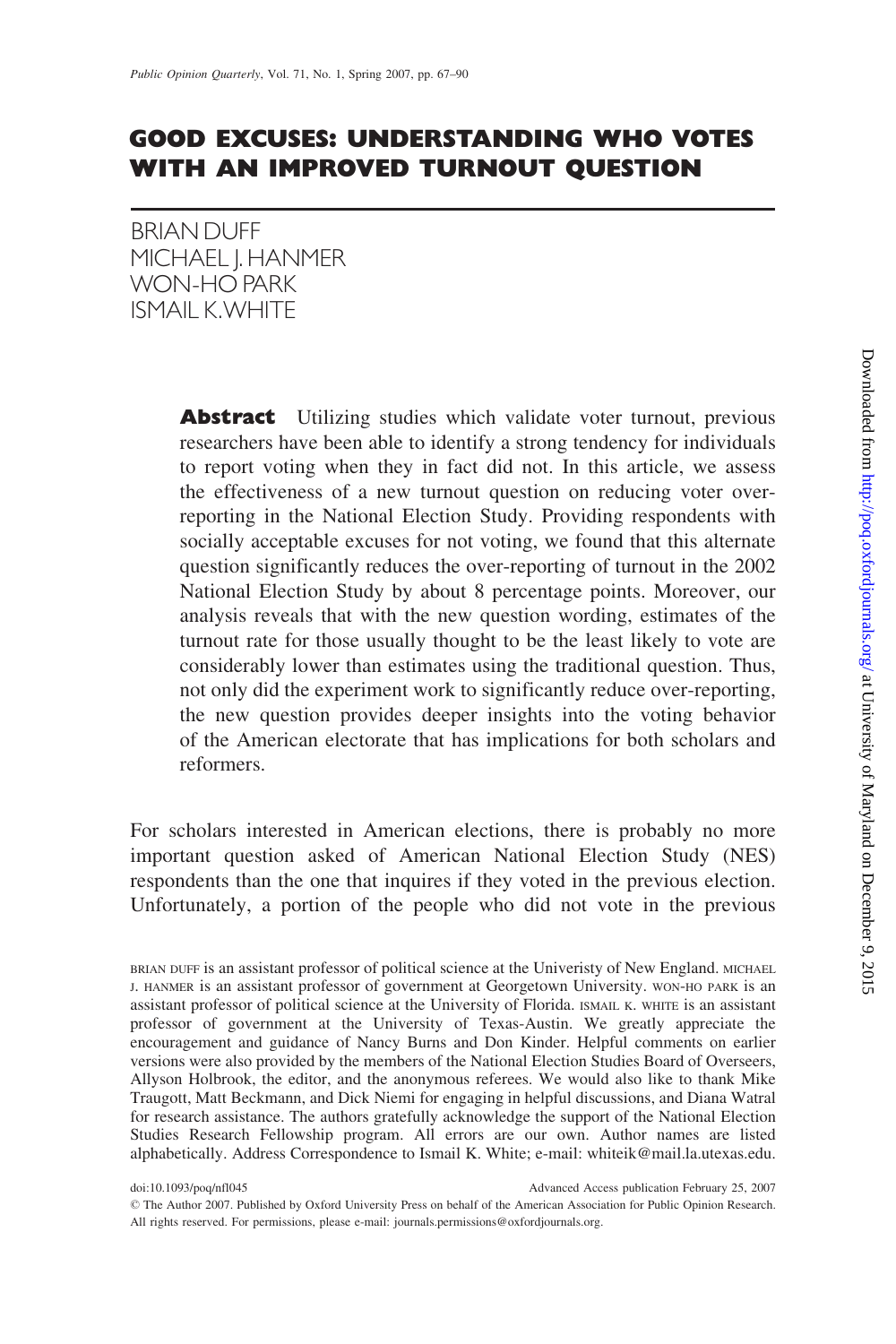election will report to the NES that they did. This over-report can be inferred by comparing the reported turnout of the NES sample to the turnout of the population at large. It has also been confirmed in various studies that have used voter rolls to verify the turnout of survey respondents.

The two factors most often identified as driving the over-reporting of voting are problems with the respondent's memory and the social desirability of saying one voted (particularly in the midst of answering questions about politics). The traditional NES turnout question attempts to mitigate these two factors with its introductory script<sup>1</sup> that acknowledges socially acceptable reasons for not voting. Respondents might also be reminded that they were especially busy this year.

In 2000, the NES introduced a new version of the turnout question, which all respondents received. This version had an identical introductory script, but offered the respondents a chance to seize onto one of the socially acceptable excuses in giving their response. After the introductory script, respondents were asked "Which of the following statements best describes you: 1. I did not vote (in the election this November); 2. I thought about voting this time but didn't; 3. I usually vote but didn't this time; 4. I am sure I voted." This new version seemed successful in reducing the size of the over-report of turnout in 2000, if only by a small percentage (table 1). But absent an experimental design using both the new and old questions, we cannot be certain if the new question accounted for the lower over-report in 2000. It was also difficult to determine whether the new version affected different social groups in different ways, and therefore might be introducing new bias into the study of voting. The 2002 NES offers an opportunity to investigate these questions because it used an experimental design to randomly assign half its respondents to the new version of the turnout question and half to the traditional version. We take advantage of the experimental design to assess the effectiveness of this new version of the turnout question on reducing the rate of over-reporting. The experimental design allows us to say more definitively that the new question does indeed mitigate the problem of overestimating the turnout rate, by about 8% ( $p = 0.002$ ).<sup>2</sup>

We offer further analysis to determine if this new turnout question affects different groups of respondents in different ways. In particular, we investigate the extent to which the new version might systematically filter out certain groups that tend to over-report, and not others. When examined against the analysis of validated vote results presented by Belli, Traugott, and Beckmann (2001) our study provides insight into possible biases created by the new turnout question. Belli, Traugott and Beckmann found that over-reporters

<sup>1.</sup> The question reads: In talking to people about elections, we often find that a lot of people were not able to vote because they weren't registered, they were sick, or they didn't have time. How about you–did you vote in the elections this November? 1. Yes, voted. 5. No, didn't vote.

<sup>2.</sup> Tests confirmed that the random assignment procedure was implemented successfully.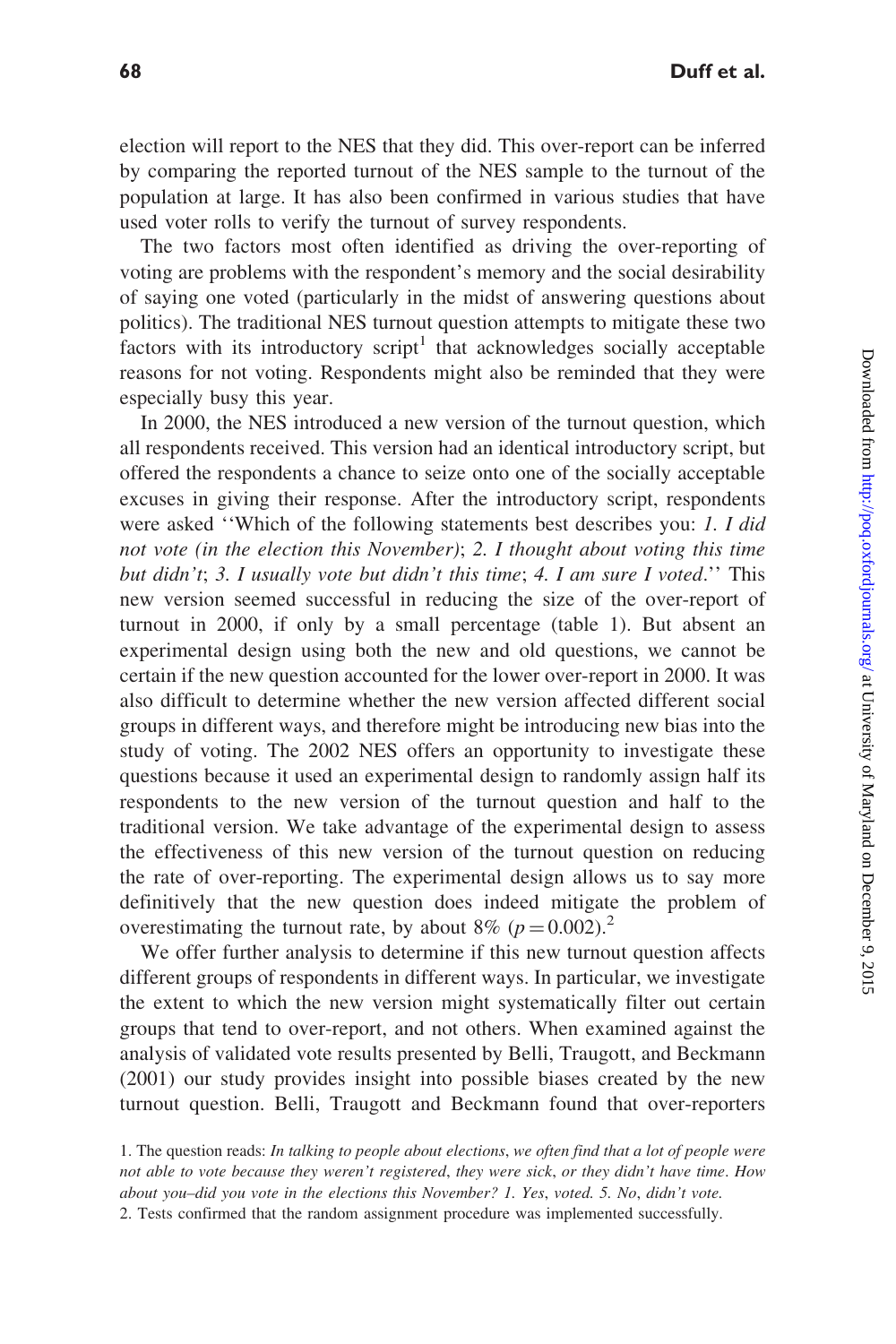| Year | Official.<br>based<br>on VEP | <b>Ouestion</b> | <b>Ouestion</b> | NES Standard NES New NES Over-report,<br><b>Standard Question</b> | NES Over-report,<br>New Question |
|------|------------------------------|-----------------|-----------------|-------------------------------------------------------------------|----------------------------------|
| 1994 | $41.1\%$                     | 55.7%           | NA.             | 14.6                                                              | <b>NA</b>                        |
| 1996 | 51.8%                        | 71.8%           | NA.             | 20.0                                                              | NA.                              |
| 1998 | 38.4%                        | 52.1%           | NA.             | 13.7                                                              | NA.                              |
| 2000 | 54.3%                        | NA.             | 72.1%           | NA.                                                               | 17.7                             |
| 2002 | $40.2\%$                     | 64.9%           | 56.9%           | 24.7                                                              | 16.6                             |

Table I. Official and NES Turnout Rates 1994–2002

NOTE.—The Official turnout rate uses total votes cast for the highest office as reported by the FEC.

Voting Eligible Population (VEP) data are from Michael McDonald's web site:<http://> elections.gmu.edu/Turnout%201980-2004.xls, visited 3/12/06.

All results from the NES are weighted.

NA indicates that the result is not applicable due to the absence of the question version for given years.

The 1996 NES suffers from problems with the sample (Burden 2000, 2003; McDonald 2003; Martinez 2003; and The National Election Studies 1996). We utilized the weight provided by the NES, V960005B, to adjust for sampling error.

tend to be similar to actual voters both demographically and attitudinally. While the NES' experimental design does not allow as straightforward an examination of the question of whether the decline in over-reporting occurred among those who are most similar to actual voters, we examine the data for indications that this is the case and find none.

The most striking finding that emerges from an analysis of the turnout wording experiment included in the 2002 NES is that the traditional turnout question masks the very low levels at which the poorest, least knowledgeable, and least self-regarding in terms of political efficacy turn out to vote in a midterm election. An analysis of the new turnout question indicates that these groups of citizens are left out of the electoral process to an extent that could not be uncovered using the traditional turnout question.

## Vote Over-reporting

The over-reporting of voting in surveys is a well-recognized problem among survey researchers and those interested in understanding voting behavior. Depending upon how one measures both actual turnout and misreporting (Silver, Anderson, and Abramson 1986; Martinez 2003; McDonald 2003), survey over-reporting tends to range from 8 to 14 percentage points (Belli, Traugott, and Beckmann 2001) and by some measures has exceeded 20 points in recent elections (Burden 2000; Martinez 2003; McDonald 2003; and table 1). Such high levels of over-reporting can have important consequences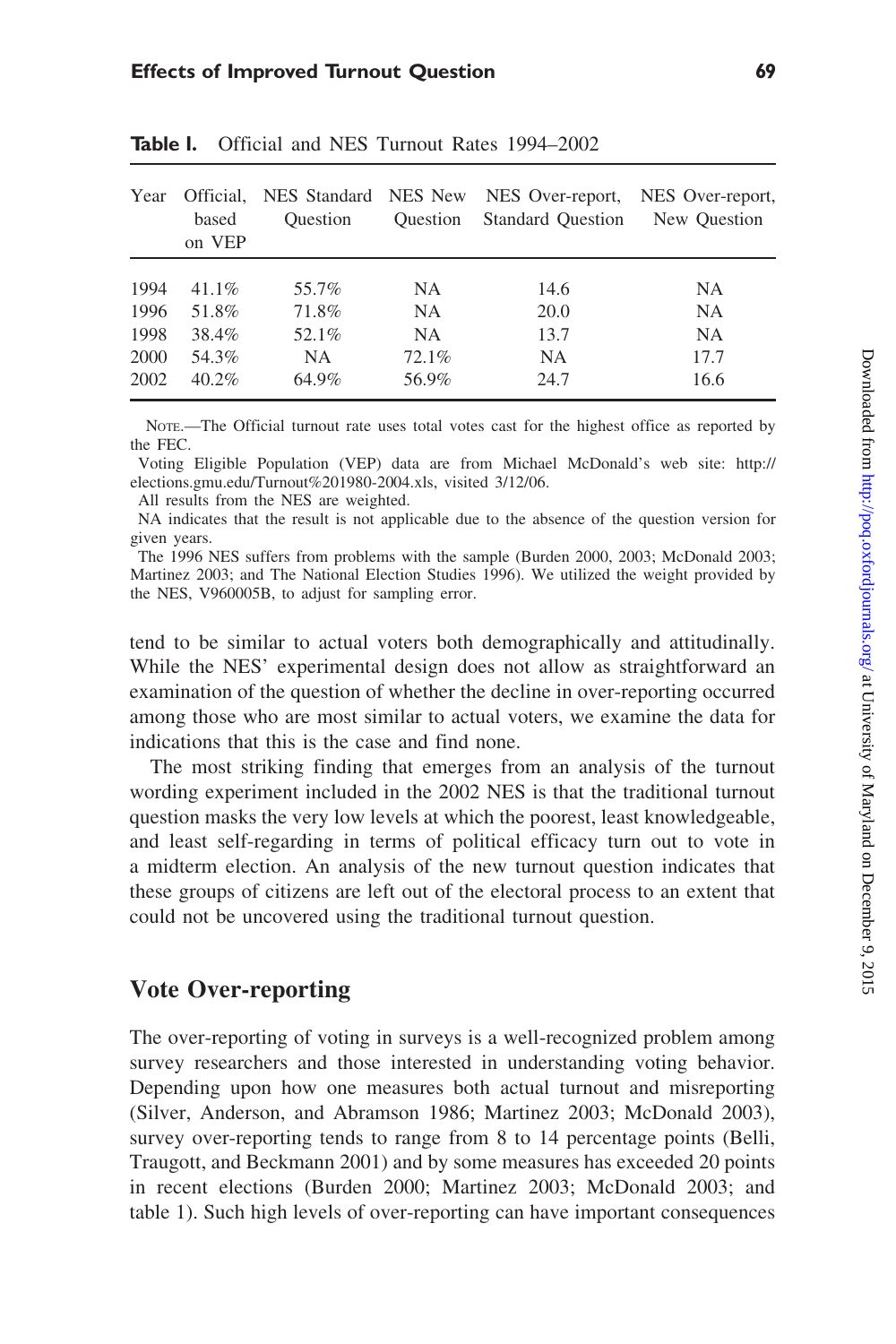for research attempting to explain voter turnout, especially if there is something systematic about who is likely to over-report.

Attempts to understand better the source of this problem have resulted in two distinct approaches to assessing vote over-reporting: voter validation studies and survey experiments. While each approach addresses the questions of which respondents tend to over-report and why they do so, validation studies have met with much more success than the survey experiments in identifying who over-reports. Yet, survey question experiments hold promise for building the over-report solution into the survey instrument itself, and avoiding the expensive and sometimes inaccurate validation process (Presser, Traugott, and Traugott 1990).

#### VALIDATION STUDIES

By comparing respondents' self-reported turnout in surveys to official voting records, researchers have sought to assess the accuracy of responses to turnout questions (Clausen 1968; Traugott and Katosh 1979). Although these validation studies have proven to be a useful tool in identifying both the extent of vote over-reporting and its demographic and attitudinal correlates, there is a fair amount of variability in the results across studies, deriving from differences in approaches to measuring vote over-reporting.<sup>3</sup> While these studies have produced a long and varied list of attitudinal and social determinants of over-reporting, the race of the respondent stands out as the most consistent predictor of vote over-reporting. Validation studies indicate that African Americans are anywhere from two to three times more likely to over-report voting than white Americans (Abramson and Claggett 1984). The most common explanation for this finding is that the historical struggle for the right to vote is so salient to black respondents that they experience a higher than usual internal pressure to report having voted. Race aside, overreporters tend to be more similar to validated voters than to non-voters in their attitudes and beliefs about politics (Belli, Traugott, and Beckmann 2001). These results provide some evidence for the idea that over-reporters are those individuals who face the strongest internal and societal pressures to produce socially desirable responses. That is, blacks, and those who care more about politics are more likely to be aware of the norm of voting and see voting as tool for social change.

Of course, validation studies fall short of solving the over-report problem within the survey context. The expense of validating votes—in both time and money—provides incentive to seek alternative means of addressing survey respondents' tendency to inform researchers that they voted when they did not. Moreover, there is evidence of complications with validation studies

3. For more on this point see Appendix table A1 in the on-line version of the article. For an overall review, see Belli, Traugott and Beckmann (2001).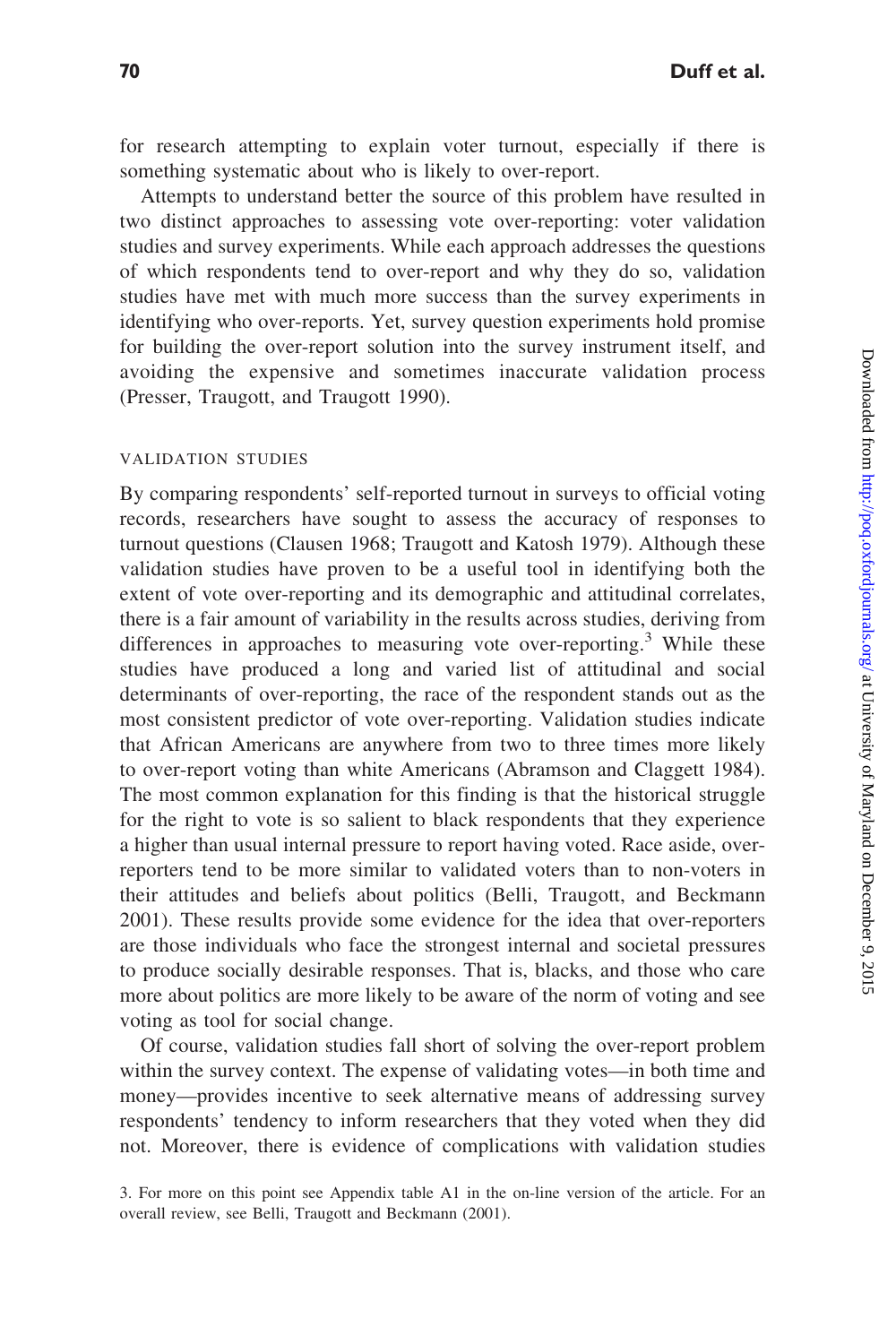stemming from reliance on official state records that may be unreliable in a troubling, systematic way (Presser, Traugott, and Traugott 1990).

#### EXPERIMENTAL STUDIES

As an alternative to validation studies, researchers have sought ways to reduce over-reporting by manipulating the survey itself. These studies have explored variations in the survey conditions and the wording and answer choices of the turnout question meant to reduce over-reporting by targeting the respondents' likely incentive to provide socially desirable responses or ability to recall accurately their behavior.

Such experiments, however, have not been entirely successful at reducing over-reporting. Presser (1990) found that manipulating whether or not the respondent was asked to report earlier instances of political participation did not reduce over-reporting, nor did preceding the turnout question with an item asking information that only a person who voted would know. Abelson, Loftus, and Greenwald (1992) report the results of three survey-based experiments, each of which fails to find significant results. Perhaps this failure was due to their decision to limit their analysis to citizens whose registration could be validated. That is, by overcoming the hurdle of registration (Wolfinger and Rosenstone 1980) the citizens in their studies have performed at least one political act, thus suggesting some attachment to the political system and an awareness of its norms. As we discuss later, this explanation is supported by our results. Belli, Traugott, and Rosenstone (1994) found that encouraging respondents to scrutinize the sources of their memories also had little effect on vote over-reporting. Operating under the idea that over-reporting is the result of confusion among respondents about the election in which they actually voted, these scholars found that exposing respondents to either the traditional turnout question or a version of the question which encouraged them to think harder about having voted, along with additional answer choices (the same as used in the 2000 and 2002 NES) resulted in no statistically significant differences in vote over-reporting. Again, we believe Belli, Traugott, and Rosenstone's (1994) reliance on validated registrants may have limited their ability to reduce over-reporting.<sup>4</sup> Holbrook and Krosnick (2003) utilized experimental techniques designed to reduce social desirability pressures by assuring respondents of the anonymity of their responses, but also failed to find evidence of reduced vote over-reporting.<sup>5</sup>

<sup>4.</sup> In fact, Belli, Traugott and Rosenstone (1994) note that their sample selection procedures might have influenced their results.

<sup>5.</sup> Though the approach used by Holbrook and Krosnick (2003) was aimed at reducing social desirability pressures, the question wording differs substantially from the wording used by the NES.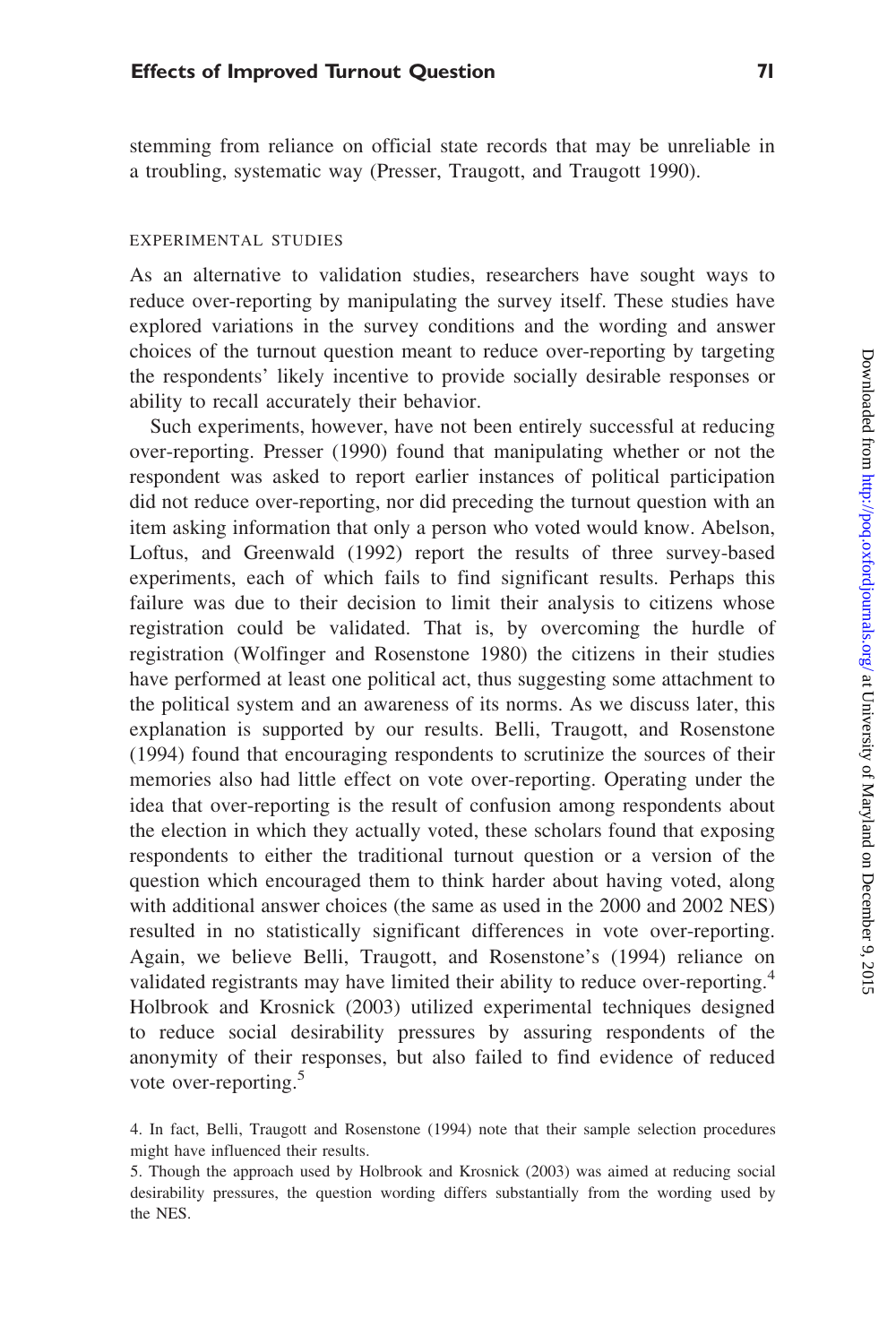However, there is an example of success. Recently, Belli et al. (1999) tackled the problem of over-reporting by treating social desirability and source confusion as forces that might act together. Adding both an introductory text designed to reduce memory failures and ''excuse'' answer choices (the same as used in the 2000 and 2002 NES) that are more socially acceptable than a simple ''no,'' they found that over-reporting was reduced by about 9 percentage points. What remains unclear is what the separate effects of the enhanced introductory text and the additional answer choices are. Our results speak to this question since the NES changed their response options, but left their introductory text as it was.

## Hypotheses

Our hypotheses are guided by recent work that demonstrates the difficulty of isolating the separate effects of social desirability and source confusion (Belli, Traugott, and Rosenstone 1994; Belli et al. 1999) and recognition of the failures of previous survey-based approaches to the reduction of overreporting. That is, we agree that social desirability pressures and source confusion may exist simultaneously and acknowledge that survey-based experiments that could fully disentangle these effects have yet to be designed. Though our ability to explain the degree to which each of these explanations is responsible for a given result is limited, we sketch our general expectations in the following text and later discuss the totality of the results in light of these expectations.

According to the social desirability hypothesis, those who have not voted but who are strongly aware of the social desirability of being a voter should be more likely to fall into one of the new answer choice categories. This awareness, while widespread, should be especially concentrated among those who are most interested, engaged, and have the most to gain from the system (Silver, Anderson, and Abramson 1986). Of course, if the pressure is sufficiently strong, much more than the addition of two socially acceptable excuses will be necessary to overcome the urge to falsely report having voted. If this is the case, we would expect that those with little to moderate stake in the system and those with low to moderate levels of engagement would be more likely to choose one of the new answer categories, but those with higher levels will be unaffected.

Similarly, those who have voted in the past, but cannot accurately separate recent behavior from previous behavior should find solace in the new answer choice which allows them to count themselves as a ''usual'' voter. Because people in this category are likely to have high levels of resources and be interested in politics, if the new answer choices help reduce source confusion, we again would expect to see that those most likely to vote are attracted to the new answer choices. However, without the expanded introductory text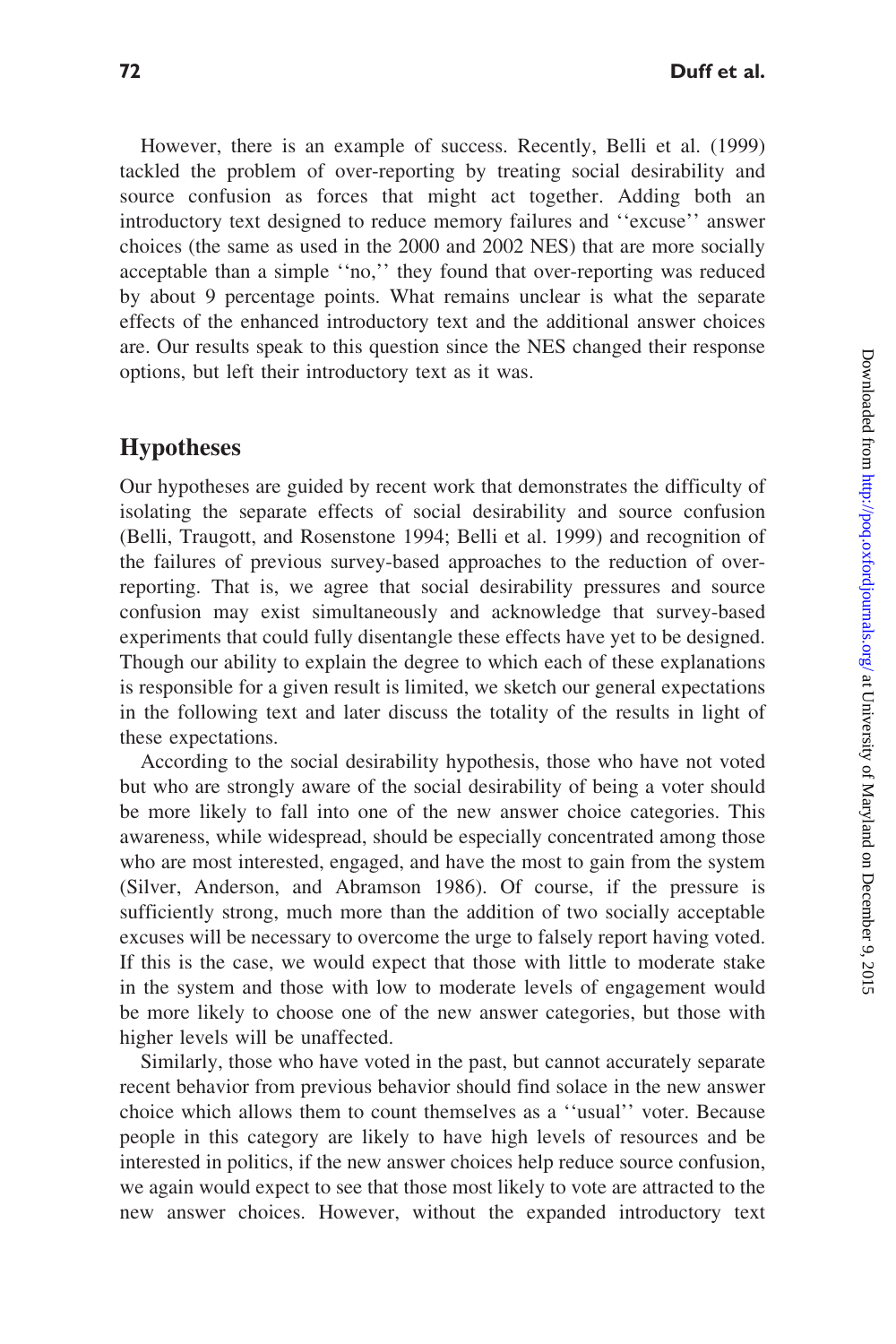employed to jog respondents' memories (Belli, Traugott, and Rosenstone 1994; Belli et al. 1999) the answer choices fit more closely with a social desirability explanation. Evidence to suggest the answer choices led to a reduction in source confusion would be most apparent if over-reporting is lowest among those who were interviewed long after the election, when memories are more likely to fade.

## **Results**

#### RECENT RATES OF OVER-REPORTING

The relevance of the 8-point drop in turnout that resulted from the new NES question can be seen by placing it in the context of several recent elections. Consider first the turnout rate in the three most recent midterm elections (table 1).<sup>6</sup> While turnout across these elections was quite similar, differing by 53 percentage points, turnout over-reporting using the traditional NES questions varied from 14 to 25 points, a swing four times larger than the fluctuation in turnout.<sup>7</sup> The largest rate of over-reporting  $(25%)$  was found in 2002 among those who were asked the traditional NES question. Even with the additional answer choices, the rate of over-reporting in 2002 (17%) was higher than in both 1994 and 1998. Explaining the increase in over-reporting that results from the traditional NES question in 2002 is beyond the scope of this article.<sup>8</sup>

7. Our decisions regarding measurement of over-reporting are made out of necessity. That is, without the virtue of a validation study we must treat differences in self-reported turnout and official turnout rates as the result of over-reporting. Other factors such as response rates, contact rates, testing, interview mode, and panel mortality could all boost the NES turnout rate (Burden 2000, 2003; Martinez 2003; McDonald 2003), but reliable methods to adjust fully for all of these factors have not been developed and doing so is beyond the scope of the present endeavor. We do, however, employ the NES provided weights designed to account for some of these features of the data. Moreover, given the experimental design, to the extent that these forces make a difference they are expected to be equally present in each half-sample, and thus should under or over estimate turnout equally across conditions. Though the new question might lead to more false-negatives, unfortunately, without a validation study this possibility cannot be tested. In sum, we recognize that other forces might be at work, some of which we are simply unable to address, but with the experimental design and appropriate weighting we can mitigate several of these concerns and thus treat lower rates of turnout from the new question as more accurate.

8. The 2002 NES was conducted entirely by telephone, included pre- and post-election interviews as well as panel and non-panel cases. Thus, these factors might influence differences in the rate of over-reporting when 2002 is compared with other midterm elections. Due to the advantage of the experimental design, which forms the basis for the remainder of our results, these issues are

<sup>6.</sup> We use official returns from the Federal Election Commission with the Voting Eligible Population (VEP) as the base (McDonald and Popkin 2001). Calculations using the Voting Age Population (VAP) show turnout to be 2 to 3 points lower than the VEP estimates.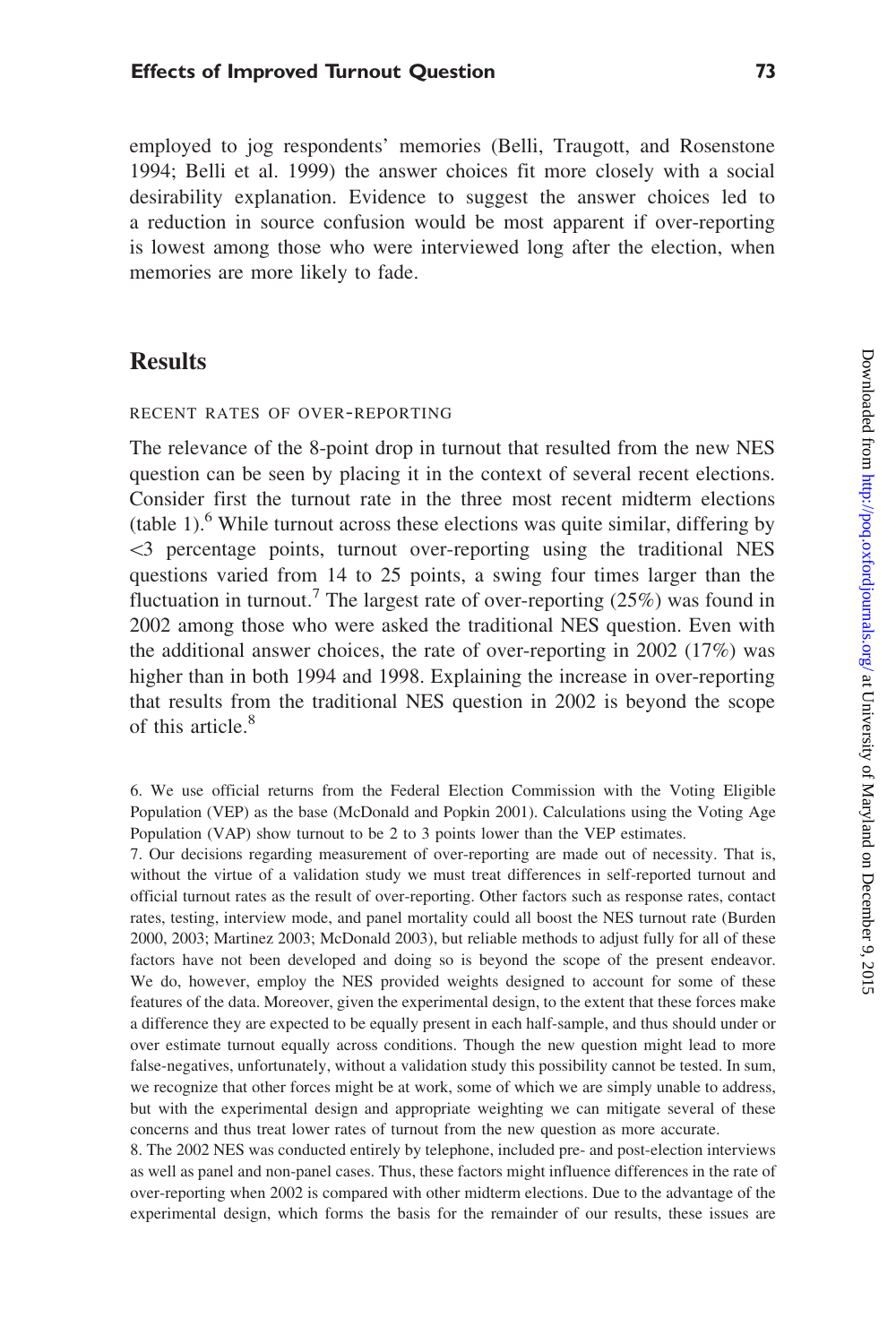### OVER-REPORTING BY INDIVIDUAL CHARACTERISTICS

That the overall rate of over-reporting was reduced is important on its own, especially in light of the numerous attempts that have failed. But for those interested in understanding political behavior, the degree to which overreporting varies across individuals is a more central concern. As previously noted, the literature indicates that over-reporting is not constant across groups of people with different demographic and attitudinal characteristics. By virtue of the 2002 NES' experimental design we can study turnout across versions of the question and individual characteristics. Using a series of simple probit models, we begin with an investigation of the degree to which the strength of the relationship between turnout and various demographic and attitudinal variables differs across the two turnout questions. Next, using difference of means tests, we turn to a deeper analysis that compares turnout rates across treatments to determine for whom the new question reduces overreporting and by how much. That is, we isolate individual characteristics and compare reported turnout rates for those who received the new question with those who received the traditional question. An examination of the characteristics of those who select each answer choice, with a focus on who selects the ''excuses,'' follows. We conclude with an analysis of the extent to which our understanding of turnout, using probit models that control for demographics and attitudes, changes when the probability of voting is modeled using the new turnout question. See Appendix A for variable coding.

Table 2 presents the results from a series of bivariate analyses of the overall effect of a standard set of demographic and attitudinal variables on turnout, as measured with the traditional and new question wording.<sup>9</sup> We report the slope coefficient for the respective variables when using the traditional NES question (control), the slope coefficient when using the new NES question (treatment), the difference between the two slopes, and  $p$ -value for the test that this difference is equal to zero.

common to both those who receive the traditional and new turnout question and thus do not impact the comparisons across these conditions. For a lively debate on the factors leading to the rise in over-reporting over time see Burden (2000, 2003), McDonald (2003), and Martinez (2003).

<sup>9.</sup> The results were generated by pooling respondents from each treatment and running a probit estimation on a binary dependent variable set to 1 for those who reported voting and set to 0 for those providing a valid response that indicated that they did not vote, with the independent variable of interest, a dummy variable for the treatment, and an interaction of the independent variable and the treatment dummy. The  $p$ -value reported in table 2 is the significance level of this interaction term. Of course, equivalent results are obtained when the probit model is estimated separately for the two groups with the traditional and new (coded as vote or did not vote) questions as the respective dependent variables and the independent variable of interest as the only right hand side variable.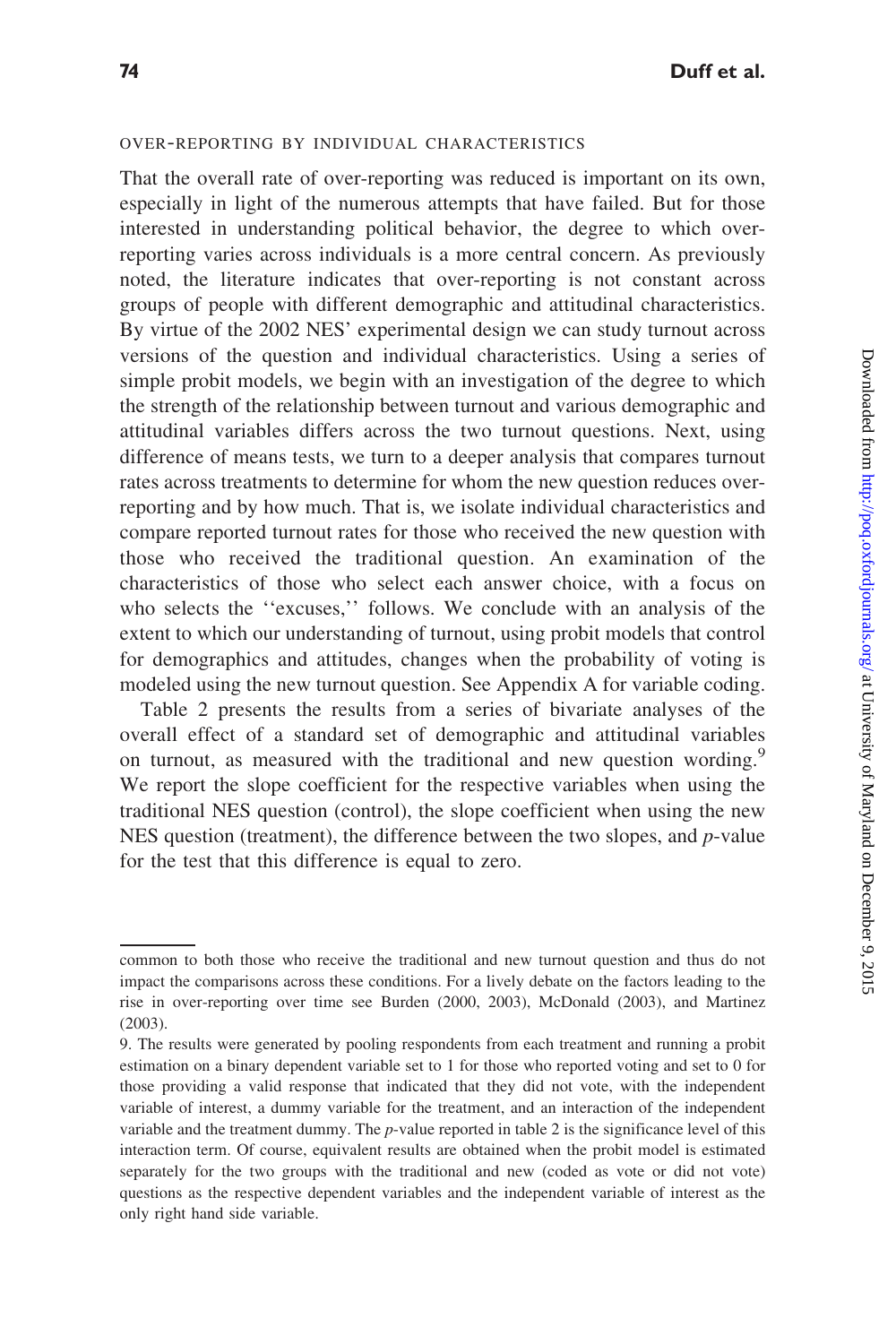|                                               | Control<br>Coeff. | Treatment<br>Coeff. | Difference | $p$ -value |
|-----------------------------------------------|-------------------|---------------------|------------|------------|
| Demographics                                  |                   |                     |            |            |
| Age                                           | 0.02              | 0.03                | $-0.01$    | 0.66       |
| Education                                     | 0.21              | 0.27                | $-0.06$    | 0.26       |
| Income                                        | 0.09              | 0.18                | $-0.09$    | 0.03       |
| Race (White)                                  | 0.19              | 0.30                | $-0.11$    | 0.52       |
| Sex (Male)                                    | 0.37              | 0.24                | 0.13       | 0.37       |
| Homeownership                                 | 0.53              | 0.74                | $-0.21$    | 0.19       |
| Years in the Community                        | 0.14              | 0.18                | $-0.04$    | 0.63       |
| Interview Week                                | $-0.24$           | $-0.18$             | $-0.06$    | 0.55       |
| Attitudes                                     |                   |                     |            |            |
| Partisan Strength                             | 0.70              | 0.46                | 0.24       | 0.07       |
| Campaign Interest                             | 1.05              | 0.95                | 0.10       | 0.44       |
| Care Who Wins House Election                  | 0.43              | 0.60                | $-0.18$    | 0.05       |
| Information Level (Interviewer<br>assessment) | 0.27              | 0.43                | $-0.16$    | 0.03       |
|                                               | 0.56              | 0.78                | $-0.21$    | 0.25       |
| Internal Efficacy                             | 2.12              | 1.91                | 0.21       | 0.49       |
| External Efficacy                             |                   |                     |            |            |

Table 2. Bivariate Relationships Between Demographic and Attitudinal Variables and Voting by Treatment (Source: 2002 NES (weighted))

NOTE.—Control refers to the traditional NES turnout question.

Treatment refers to the new NES turnout question with additional answer choices.

The results were generated by pooling respondents from the control and treatment conditions and running a probit estimation on a binary dependent variable set to 1 for those who reported voting and set to 0 for those providing a valid response that indicated that they did not vote, with the independent variable of interest, a dummy variable for the treatment, and an interaction of the independent variable and the treatment dummy. The p-value reported is the significance level of this interaction term.

For the most part, the results in table 2 reveal few significant differences in the effect of the independent variables across the two NES turnout questions. Though the coefficients on the demographic variables in the treatment condition tend to be larger, the only variable for which a statistically significant difference appears is income. In the experimental condition the coefficient for income is twice as large as in the control condition. Thus, in the treatment condition, as income increases, the probability of reporting turnout increases at a faster rate.

The results with respect to attitudes, in terms of the strength of the relationship under the new question, as opposed to the traditional question are mixed. Based on the size of the difference between the coefficients, stronger relationships are found with the new question for caring who wins the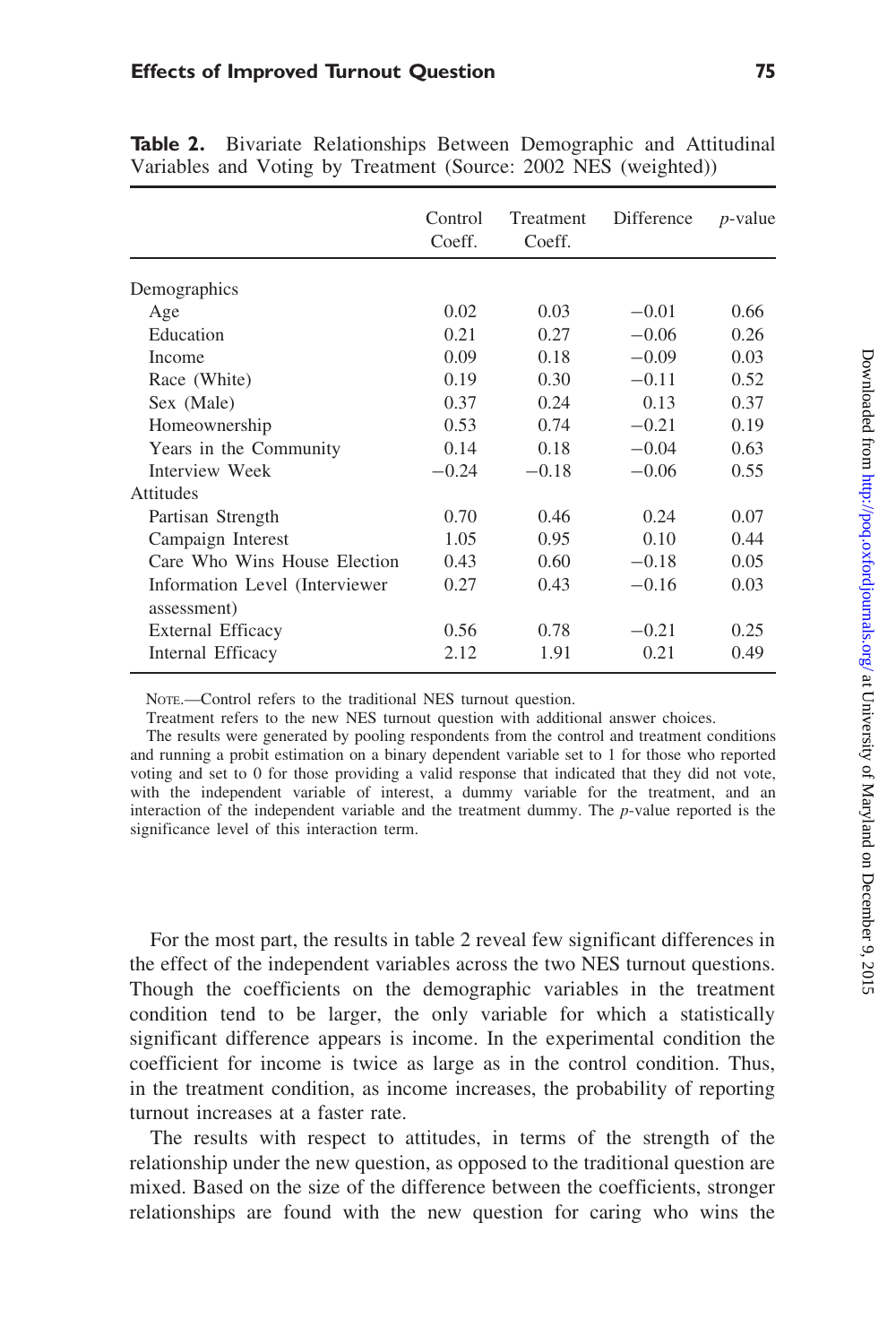House election, information level,  $10^{\circ}$  and external efficacy, but only caring who wins the election and information level reach statistical significance. This suggests that turnout rates increase at a faster rate with the new question as the amount one cares and the amount one appears to know about politics increase, respectively. For partisan strength, a weaker relationship is obtained with the new question. This result is driven by those who describe themselves as strong Democrats, for whom the turnout gap across conditions was 7 times larger than the turnout gap across conditions among strong Republicans.

The results in table 2 provide an important first step in our attempt to understand who votes across the experimental conditions but these simple models potentially conceal vital information for assessing the effectiveness of the new question. Further evaluation of the new question requires an examination of which types of individuals are less likely to over-report with the new question and what, if any, new insights into turnout rates across subpopulations can be gained. Table 3 presents the self-reported turnout rate across the two versions of the question, the difference in turnout between the control (traditional wording) and treatment (new wording) conditions, and the  $p$ -value (based on a two-tailed  $t$ -test) for this difference by individual characteristics.<sup>11</sup>

The most striking result found in table 3 is that some of the largest differences are found among the least likely to vote. That is, some of the largest differences and those which are statistically significant appear among respondents who are young, have low levels of education, do not own homes, are new to their community, care little about the outcome of the House election, have low levels of political knowledge, and do not score highly on the efficacy scales. The pattern is somewhat noisy and we uncover several exceptions, but the new question's tendency to affect disproportionately the least educated, the least knowledgeable, and the least interested in politics is distinct.

The new question's effect among the least likely to vote has important normative implications. The new question provides much lower estimates of turnout among those least likely to vote than are obtained with the traditional question, with turnout rates dropping into the low double and even single digits. These very low estimates of turnout for some groups, when they are asked the new question, reveals that for scholars and reformers who treat low turnout as a problem, the degree of under-representation for these groups is far worse than previously thought.

10. Preferably, the respondents' knowledge would be assessed through questions that tap factual information about politics. These sorts of questions were not included in the 2002 NES. Therefore, we use the interviewer's assessment of the respondent's knowledge. Although factual questions were included on the 2000 NES, using 2000 knowledge would mean losing all cases from the 2002 fresh cross-section.

11. That is, we calculated the mean turnout rate across each condition for each category of our independent variables and performed a difference of means test.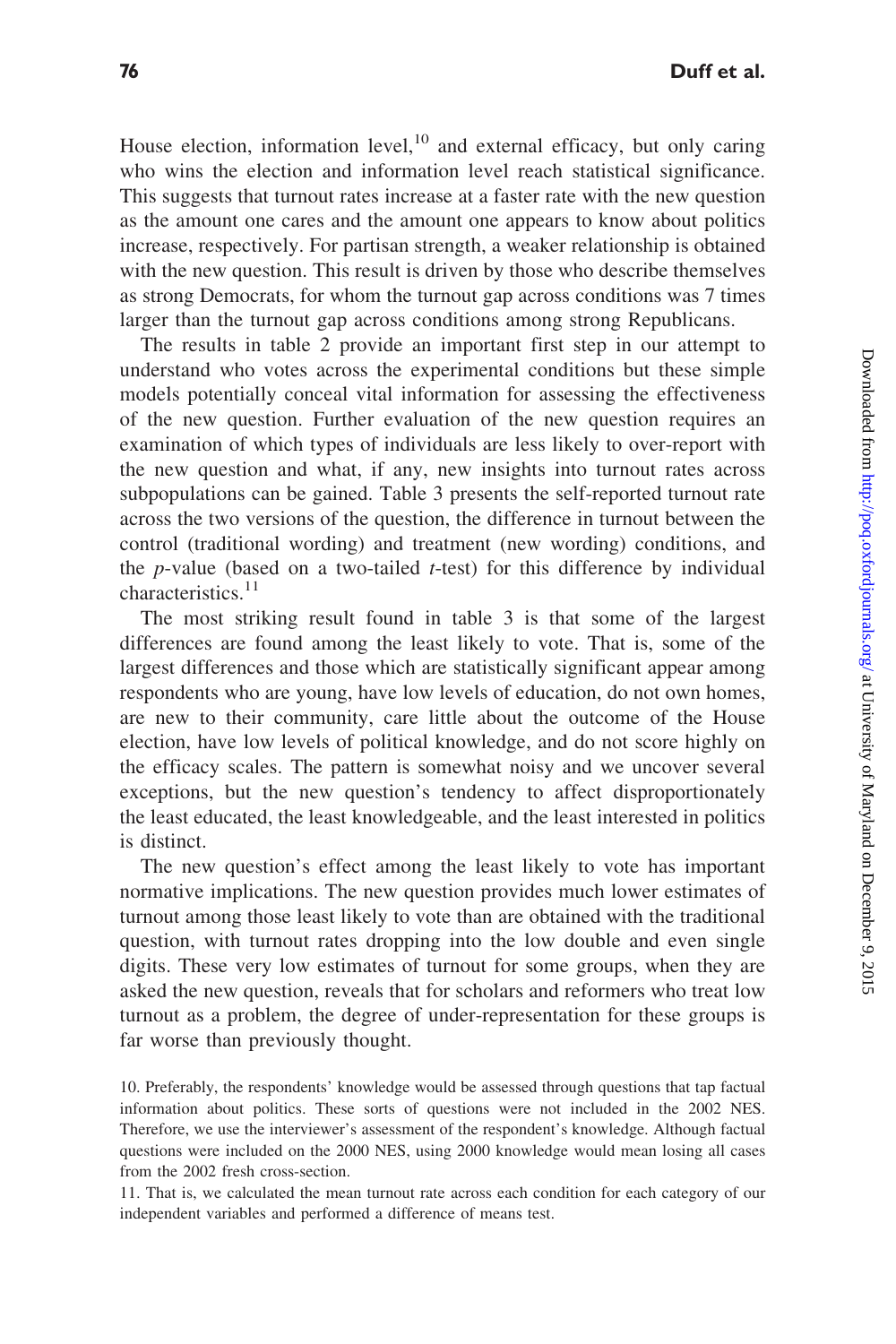| Age<br>$18 - 24$<br>0.34<br>0.16<br>0.18<br>0.141<br>$25 - 30$<br>0.57<br>0.30<br>0.27<br>0.012<br>$31 - 39$<br>0.57<br>0.61<br>$-0.04$<br>0.505<br>0.70<br>$40 - 49$<br>0.65<br>0.04<br>0.414<br>0.71<br>$50 - 59$<br>0.80<br>0.09<br>0.062<br>$60 - 64$<br>0.84<br>0.54<br>0.30<br>0.001<br>0.75<br>65 and up<br>0.82<br>0.07<br>0.134<br>Education<br>$0-8$ Years <sup>a</sup><br>0.60<br>0.54<br>0.06<br>0.732<br>9-11 Years<br>0.49<br>0.27<br>0.21<br>0.091<br>0.14<br>High School Grad<br>0.59<br>0.45<br>0.007<br>1-3 College No Degree<br>0.58<br>0.57<br>0.01<br>0.900<br>Junior College Grad<br>0.63<br>0.60<br>0.696<br>0.03<br>College Grad<br>0.82<br>0.220<br>0.87<br>0.05<br>0.83<br>0.399<br><b>Advanced Degree</b><br>0.87<br>0.05<br>Income<br>$$0 - $14,999$<br>0.038<br>0.52<br>0.33<br>0.19<br>\$15,000-\$34,999<br>0.61<br>0.47<br>0.14<br>0.017<br>0.54<br>\$35,000-\$49,999<br>0.64<br>0.10<br>0.149<br>\$50,000-\$64,999<br>0.73<br>0.53<br>0.20<br>0.006<br>\$65,000-\$84,999<br>0.70<br>0.75<br>$-0.04$<br>0.495<br>More than \$84,999<br>0.70<br>$0.00\,$<br>0.70<br>0.971<br>Race<br>Non-White<br>0.59<br>0.48<br>0.11<br>0.063<br>White<br>0.66<br>0.60<br>0.07<br>0.021<br>Sex<br>Female<br>0.59<br>0.52<br>0.07<br>0.055<br>Male<br>0.73<br>0.62<br>0.005<br>0.11<br>Homeownership<br>Non-Homeowners<br>0.50<br>0.36<br>0.014<br>0.15<br>0.70<br>0.64<br>0.06<br>0.040<br>Homeowners<br>Years in the Community<br>Less than 1 Year<br>0.61<br>0.39<br>0.22<br>0.108<br>1-2 Years<br>0.55<br>0.48<br>0.08<br>0.446<br>3–5 Years<br>0.52<br>0.48<br>0.04<br>0.653<br>6 Years or Longer<br>0.68<br>0.60<br>0.08<br>0.005<br>Interview Week<br><b>First Week</b><br>0.73<br>0.61<br>0.11<br>0.000 | Demographics | Control | Treatment | Difference | $p$ -value |
|--------------------------------------------------------------------------------------------------------------------------------------------------------------------------------------------------------------------------------------------------------------------------------------------------------------------------------------------------------------------------------------------------------------------------------------------------------------------------------------------------------------------------------------------------------------------------------------------------------------------------------------------------------------------------------------------------------------------------------------------------------------------------------------------------------------------------------------------------------------------------------------------------------------------------------------------------------------------------------------------------------------------------------------------------------------------------------------------------------------------------------------------------------------------------------------------------------------------------------------------------------------------------------------------------------------------------------------------------------------------------------------------------------------------------------------------------------------------------------------------------------------------------------------------------------------------------------------------------------------------------------------------------------------------------------------------------------------------------------|--------------|---------|-----------|------------|------------|
|                                                                                                                                                                                                                                                                                                                                                                                                                                                                                                                                                                                                                                                                                                                                                                                                                                                                                                                                                                                                                                                                                                                                                                                                                                                                                                                                                                                                                                                                                                                                                                                                                                                                                                                                |              |         |           |            |            |
|                                                                                                                                                                                                                                                                                                                                                                                                                                                                                                                                                                                                                                                                                                                                                                                                                                                                                                                                                                                                                                                                                                                                                                                                                                                                                                                                                                                                                                                                                                                                                                                                                                                                                                                                |              |         |           |            |            |
|                                                                                                                                                                                                                                                                                                                                                                                                                                                                                                                                                                                                                                                                                                                                                                                                                                                                                                                                                                                                                                                                                                                                                                                                                                                                                                                                                                                                                                                                                                                                                                                                                                                                                                                                |              |         |           |            |            |
|                                                                                                                                                                                                                                                                                                                                                                                                                                                                                                                                                                                                                                                                                                                                                                                                                                                                                                                                                                                                                                                                                                                                                                                                                                                                                                                                                                                                                                                                                                                                                                                                                                                                                                                                |              |         |           |            |            |
|                                                                                                                                                                                                                                                                                                                                                                                                                                                                                                                                                                                                                                                                                                                                                                                                                                                                                                                                                                                                                                                                                                                                                                                                                                                                                                                                                                                                                                                                                                                                                                                                                                                                                                                                |              |         |           |            |            |
|                                                                                                                                                                                                                                                                                                                                                                                                                                                                                                                                                                                                                                                                                                                                                                                                                                                                                                                                                                                                                                                                                                                                                                                                                                                                                                                                                                                                                                                                                                                                                                                                                                                                                                                                |              |         |           |            |            |
|                                                                                                                                                                                                                                                                                                                                                                                                                                                                                                                                                                                                                                                                                                                                                                                                                                                                                                                                                                                                                                                                                                                                                                                                                                                                                                                                                                                                                                                                                                                                                                                                                                                                                                                                |              |         |           |            |            |
|                                                                                                                                                                                                                                                                                                                                                                                                                                                                                                                                                                                                                                                                                                                                                                                                                                                                                                                                                                                                                                                                                                                                                                                                                                                                                                                                                                                                                                                                                                                                                                                                                                                                                                                                |              |         |           |            |            |
|                                                                                                                                                                                                                                                                                                                                                                                                                                                                                                                                                                                                                                                                                                                                                                                                                                                                                                                                                                                                                                                                                                                                                                                                                                                                                                                                                                                                                                                                                                                                                                                                                                                                                                                                |              |         |           |            |            |
|                                                                                                                                                                                                                                                                                                                                                                                                                                                                                                                                                                                                                                                                                                                                                                                                                                                                                                                                                                                                                                                                                                                                                                                                                                                                                                                                                                                                                                                                                                                                                                                                                                                                                                                                |              |         |           |            |            |
|                                                                                                                                                                                                                                                                                                                                                                                                                                                                                                                                                                                                                                                                                                                                                                                                                                                                                                                                                                                                                                                                                                                                                                                                                                                                                                                                                                                                                                                                                                                                                                                                                                                                                                                                |              |         |           |            |            |
|                                                                                                                                                                                                                                                                                                                                                                                                                                                                                                                                                                                                                                                                                                                                                                                                                                                                                                                                                                                                                                                                                                                                                                                                                                                                                                                                                                                                                                                                                                                                                                                                                                                                                                                                |              |         |           |            |            |
|                                                                                                                                                                                                                                                                                                                                                                                                                                                                                                                                                                                                                                                                                                                                                                                                                                                                                                                                                                                                                                                                                                                                                                                                                                                                                                                                                                                                                                                                                                                                                                                                                                                                                                                                |              |         |           |            |            |
|                                                                                                                                                                                                                                                                                                                                                                                                                                                                                                                                                                                                                                                                                                                                                                                                                                                                                                                                                                                                                                                                                                                                                                                                                                                                                                                                                                                                                                                                                                                                                                                                                                                                                                                                |              |         |           |            |            |
|                                                                                                                                                                                                                                                                                                                                                                                                                                                                                                                                                                                                                                                                                                                                                                                                                                                                                                                                                                                                                                                                                                                                                                                                                                                                                                                                                                                                                                                                                                                                                                                                                                                                                                                                |              |         |           |            |            |
|                                                                                                                                                                                                                                                                                                                                                                                                                                                                                                                                                                                                                                                                                                                                                                                                                                                                                                                                                                                                                                                                                                                                                                                                                                                                                                                                                                                                                                                                                                                                                                                                                                                                                                                                |              |         |           |            |            |
|                                                                                                                                                                                                                                                                                                                                                                                                                                                                                                                                                                                                                                                                                                                                                                                                                                                                                                                                                                                                                                                                                                                                                                                                                                                                                                                                                                                                                                                                                                                                                                                                                                                                                                                                |              |         |           |            |            |
|                                                                                                                                                                                                                                                                                                                                                                                                                                                                                                                                                                                                                                                                                                                                                                                                                                                                                                                                                                                                                                                                                                                                                                                                                                                                                                                                                                                                                                                                                                                                                                                                                                                                                                                                |              |         |           |            |            |
|                                                                                                                                                                                                                                                                                                                                                                                                                                                                                                                                                                                                                                                                                                                                                                                                                                                                                                                                                                                                                                                                                                                                                                                                                                                                                                                                                                                                                                                                                                                                                                                                                                                                                                                                |              |         |           |            |            |
|                                                                                                                                                                                                                                                                                                                                                                                                                                                                                                                                                                                                                                                                                                                                                                                                                                                                                                                                                                                                                                                                                                                                                                                                                                                                                                                                                                                                                                                                                                                                                                                                                                                                                                                                |              |         |           |            |            |
|                                                                                                                                                                                                                                                                                                                                                                                                                                                                                                                                                                                                                                                                                                                                                                                                                                                                                                                                                                                                                                                                                                                                                                                                                                                                                                                                                                                                                                                                                                                                                                                                                                                                                                                                |              |         |           |            |            |
|                                                                                                                                                                                                                                                                                                                                                                                                                                                                                                                                                                                                                                                                                                                                                                                                                                                                                                                                                                                                                                                                                                                                                                                                                                                                                                                                                                                                                                                                                                                                                                                                                                                                                                                                |              |         |           |            |            |
|                                                                                                                                                                                                                                                                                                                                                                                                                                                                                                                                                                                                                                                                                                                                                                                                                                                                                                                                                                                                                                                                                                                                                                                                                                                                                                                                                                                                                                                                                                                                                                                                                                                                                                                                |              |         |           |            |            |
|                                                                                                                                                                                                                                                                                                                                                                                                                                                                                                                                                                                                                                                                                                                                                                                                                                                                                                                                                                                                                                                                                                                                                                                                                                                                                                                                                                                                                                                                                                                                                                                                                                                                                                                                |              |         |           |            |            |
|                                                                                                                                                                                                                                                                                                                                                                                                                                                                                                                                                                                                                                                                                                                                                                                                                                                                                                                                                                                                                                                                                                                                                                                                                                                                                                                                                                                                                                                                                                                                                                                                                                                                                                                                |              |         |           |            |            |
|                                                                                                                                                                                                                                                                                                                                                                                                                                                                                                                                                                                                                                                                                                                                                                                                                                                                                                                                                                                                                                                                                                                                                                                                                                                                                                                                                                                                                                                                                                                                                                                                                                                                                                                                |              |         |           |            |            |
|                                                                                                                                                                                                                                                                                                                                                                                                                                                                                                                                                                                                                                                                                                                                                                                                                                                                                                                                                                                                                                                                                                                                                                                                                                                                                                                                                                                                                                                                                                                                                                                                                                                                                                                                |              |         |           |            |            |
|                                                                                                                                                                                                                                                                                                                                                                                                                                                                                                                                                                                                                                                                                                                                                                                                                                                                                                                                                                                                                                                                                                                                                                                                                                                                                                                                                                                                                                                                                                                                                                                                                                                                                                                                |              |         |           |            |            |
|                                                                                                                                                                                                                                                                                                                                                                                                                                                                                                                                                                                                                                                                                                                                                                                                                                                                                                                                                                                                                                                                                                                                                                                                                                                                                                                                                                                                                                                                                                                                                                                                                                                                                                                                |              |         |           |            |            |
|                                                                                                                                                                                                                                                                                                                                                                                                                                                                                                                                                                                                                                                                                                                                                                                                                                                                                                                                                                                                                                                                                                                                                                                                                                                                                                                                                                                                                                                                                                                                                                                                                                                                                                                                |              |         |           |            |            |
|                                                                                                                                                                                                                                                                                                                                                                                                                                                                                                                                                                                                                                                                                                                                                                                                                                                                                                                                                                                                                                                                                                                                                                                                                                                                                                                                                                                                                                                                                                                                                                                                                                                                                                                                |              |         |           |            |            |
|                                                                                                                                                                                                                                                                                                                                                                                                                                                                                                                                                                                                                                                                                                                                                                                                                                                                                                                                                                                                                                                                                                                                                                                                                                                                                                                                                                                                                                                                                                                                                                                                                                                                                                                                |              |         |           |            |            |
|                                                                                                                                                                                                                                                                                                                                                                                                                                                                                                                                                                                                                                                                                                                                                                                                                                                                                                                                                                                                                                                                                                                                                                                                                                                                                                                                                                                                                                                                                                                                                                                                                                                                                                                                |              |         |           |            |            |
|                                                                                                                                                                                                                                                                                                                                                                                                                                                                                                                                                                                                                                                                                                                                                                                                                                                                                                                                                                                                                                                                                                                                                                                                                                                                                                                                                                                                                                                                                                                                                                                                                                                                                                                                |              |         |           |            |            |
|                                                                                                                                                                                                                                                                                                                                                                                                                                                                                                                                                                                                                                                                                                                                                                                                                                                                                                                                                                                                                                                                                                                                                                                                                                                                                                                                                                                                                                                                                                                                                                                                                                                                                                                                |              |         |           |            |            |
|                                                                                                                                                                                                                                                                                                                                                                                                                                                                                                                                                                                                                                                                                                                                                                                                                                                                                                                                                                                                                                                                                                                                                                                                                                                                                                                                                                                                                                                                                                                                                                                                                                                                                                                                |              |         |           |            |            |
|                                                                                                                                                                                                                                                                                                                                                                                                                                                                                                                                                                                                                                                                                                                                                                                                                                                                                                                                                                                                                                                                                                                                                                                                                                                                                                                                                                                                                                                                                                                                                                                                                                                                                                                                |              |         |           |            |            |
|                                                                                                                                                                                                                                                                                                                                                                                                                                                                                                                                                                                                                                                                                                                                                                                                                                                                                                                                                                                                                                                                                                                                                                                                                                                                                                                                                                                                                                                                                                                                                                                                                                                                                                                                |              |         |           |            |            |
|                                                                                                                                                                                                                                                                                                                                                                                                                                                                                                                                                                                                                                                                                                                                                                                                                                                                                                                                                                                                                                                                                                                                                                                                                                                                                                                                                                                                                                                                                                                                                                                                                                                                                                                                |              |         |           |            |            |
| 0.45<br>0.51<br>$-0.06$<br>0.273                                                                                                                                                                                                                                                                                                                                                                                                                                                                                                                                                                                                                                                                                                                                                                                                                                                                                                                                                                                                                                                                                                                                                                                                                                                                                                                                                                                                                                                                                                                                                                                                                                                                                               | Second Week  |         |           |            |            |
| Three or Later Weeks<br>0.66<br>0.49<br>0.17<br>0.029                                                                                                                                                                                                                                                                                                                                                                                                                                                                                                                                                                                                                                                                                                                                                                                                                                                                                                                                                                                                                                                                                                                                                                                                                                                                                                                                                                                                                                                                                                                                                                                                                                                                          |              |         |           |            |            |

Table 3. Turnout Across Conditions by Demographic and Attitudinal Factors, 2002 NES (weighted)

Continued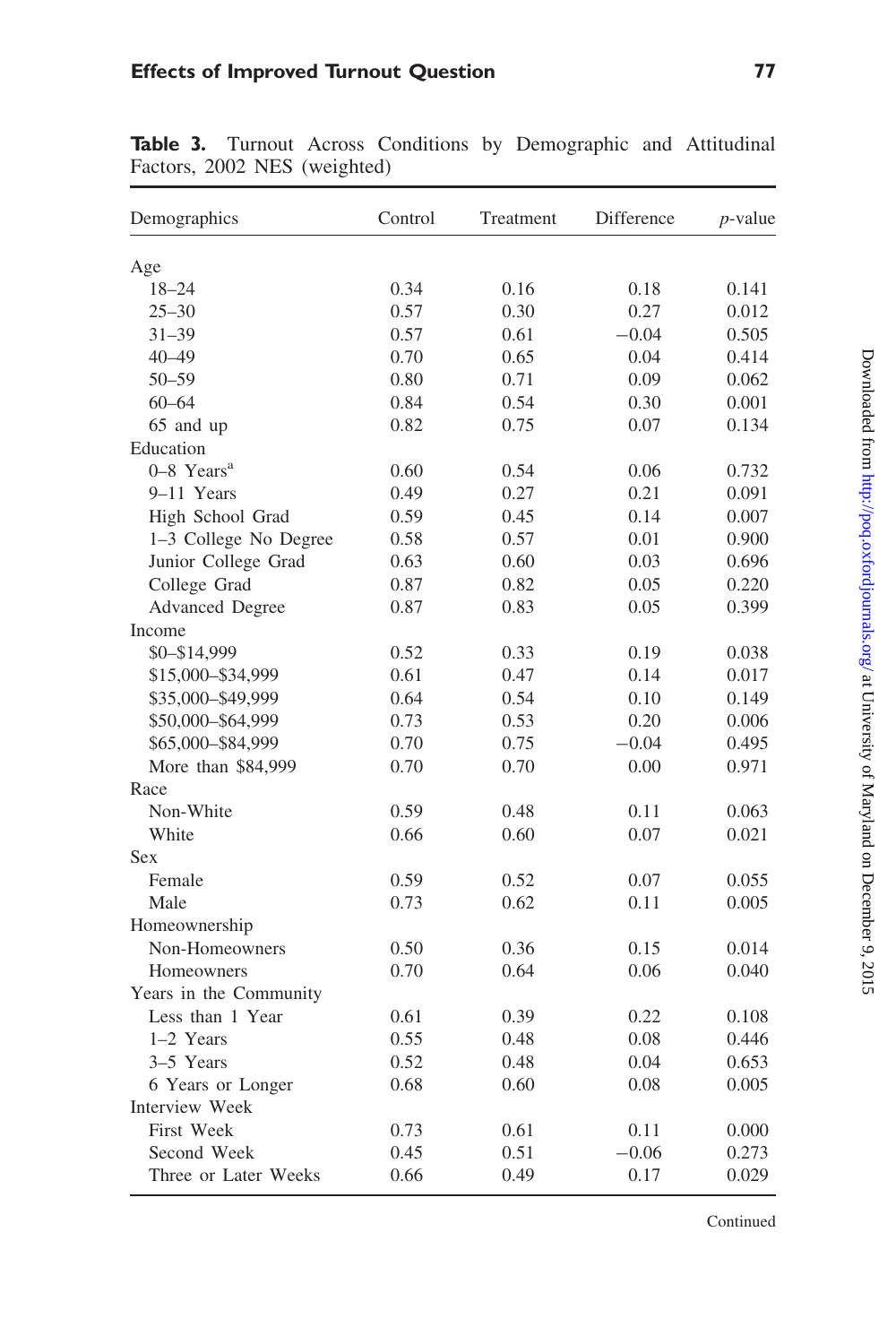| Attitudes                                  | Control | Treatment | Difference | $p$ -value |
|--------------------------------------------|---------|-----------|------------|------------|
| Partisan Strength                          |         |           |            |            |
| Independent                                | 0.42    | 0.30      | 0.12       | 0.261      |
| Weak                                       | 0.60    | 0.55      | 0.05       | 0.166      |
| Strong                                     | 0.86    | 0.70      | 0.16       | 0.000      |
| Campaign Interest                          |         |           |            |            |
| Not Much Interested                        | 0.25    | 0.16      | 0.09       | 0.137      |
| Somewhat                                   | 0.65    | 0.59      | 0.07       | 0.075      |
| Very Much Interested                       | 0.92    | 0.83      | 0.09       | 0.003      |
| Care Who Wins House Election               |         |           |            |            |
| Not at all                                 | 0.42    | 0.11      | 0.31       | 0.013      |
| Not very much                              | 0.53    | 0.33      | 0.20       | 0.000      |
| Pretty Much                                | 0.63    | 0.67      | $-0.04$    | 0.374      |
| Very Much                                  | 0.86    | 0.75      | 0.11       | 0.004      |
| Information Level (Interviewer assessment) |         |           |            |            |
| Low <sup>a</sup>                           | 0.39    | 0.05      | 0.34       | 0.048      |
| $\mathfrak{2}$                             | 0.44    | 0.22      | 0.22       | 0.033      |
| 3                                          | 0.57    | 0.48      | 0.09       | 0.080      |
| $\overline{4}$                             | 0.73    | 0.68      | 0.05       | 0.241      |
| High                                       | 0.73    | 0.71      | 0.02       | 0.718      |
| External Efficacy                          |         |           |            |            |
| Least Efficacious                          | 0.57    | 0.38      | 0.19       | 0.005      |
| 0.25                                       | 0.45    | 0.51      | $-0.06$    | 0.554      |
| 0.5                                        | 0.60    | 0.52      | 0.08       | 0.154      |
| 0.75                                       | 0.67    | 0.66      | 0.01       | 0.906      |
| Most Efficacious                           | 0.74    | 0.68      | 0.06       | 0.120      |
| Internal Efficacy                          |         |           |            |            |
| Least Efficacious <sup>b</sup>             | 0.42    | 0.16      | 0.26       | 0.045      |
| $0.17^{a}$                                 | 0.24    | 0.18      | 0.05       | 0.724      |
| 0.33                                       | 0.49    | 0.46      | 0.04       | 0.530      |
| 0.50                                       | 0.54    | 0.45      | 0.09       | 0.177      |
| 0.67                                       | 0.72    | 0.71      | 0.01       | 0.886      |
| 0.83                                       | 0.89    | 0.74      | 0.15       | 0.009      |
| Most Efficacious                           | 0.94    | 0.84      | 0.10       | 0.016      |

### Table 3. Continued

NOTE.—Control refers to the traditional NES turnout question.

Treatment refers to the new NES turnout question with additional answer choices. Significance levels are based on  $t$ -tests (two-tailed).

<sup>a</sup>Indicates that the  $N$  is  $\langle 20 \rangle$  in the control and treatment conditions respectively.

<sup>b</sup>Indicates that the  $N$  is  $\lt 20$  in the control condition.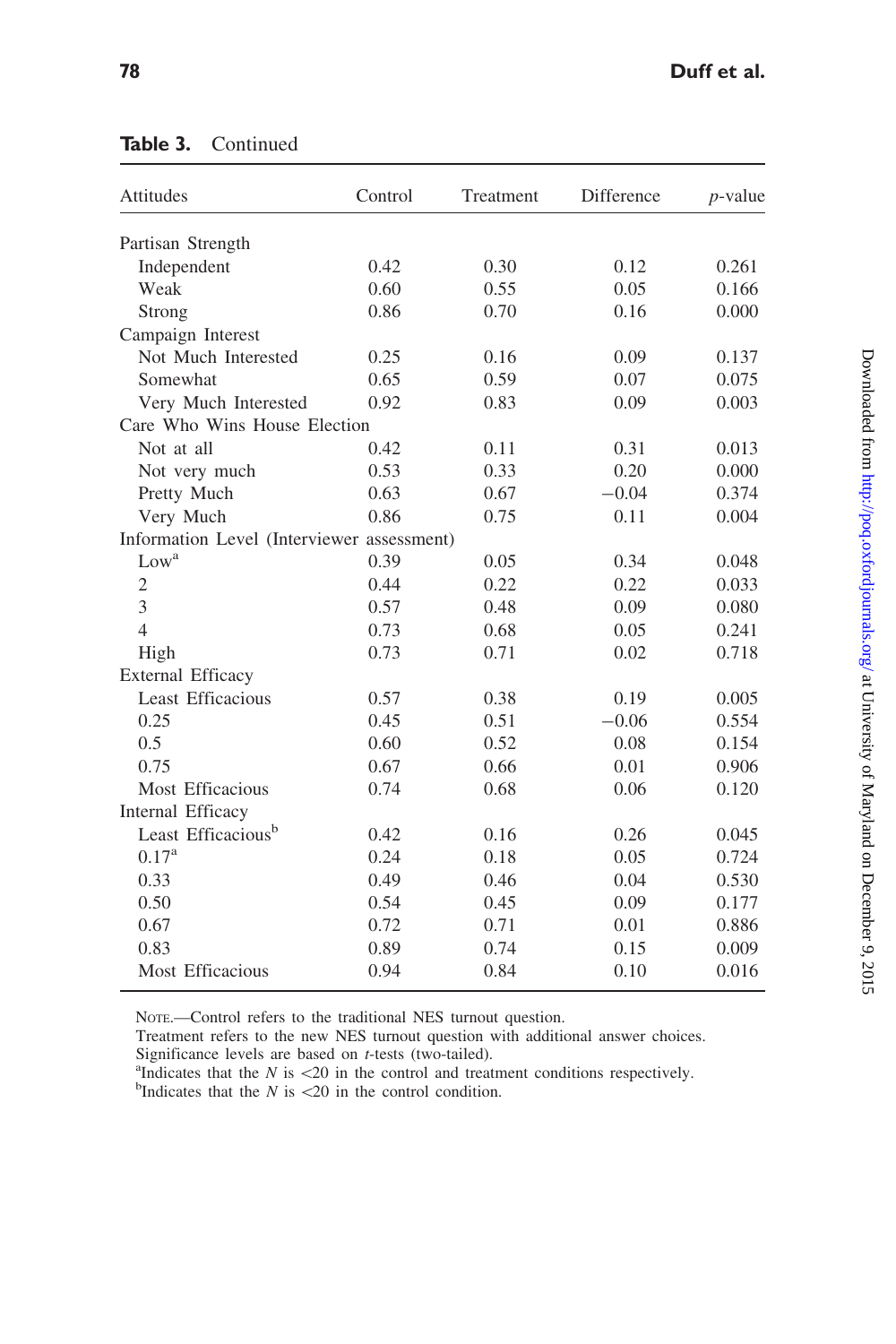#### Effects of Improved Turnout Question 79

Furthermore, the results presented in table 3, when examined against the analysis of validated vote results presented by Belli, Traugott, and Beckmann (2001), suggest that new biases may be introduced by the new turnout question. In essence, Belli, Traugott and Beckmann's findings comparing validated voters to self-reported voters indicate that over-reporters tend to be similar to actual voters in terms of their demographic and attitudinal characteristics. To the extent that a pattern emerges in the data presented in table 3, it is the opposite of the pattern Belli, Traugott and Beckmann's findings would lead us to expect. This means that even as the new turnout question helps uncover the extent to which the least well-off fail to vote, it might exaggerate the extent to which the most highly educated and politically knowledgeable vote. With these two general points in mind, a more detailed discussion of the results in table 3 follows.

The results for  $age^{12}$  demonstrate both the overall pattern and one of the exceptions to it. NES respondents under 30, who are least likely to be voters, seem to be much more affected by the new question than their counterparts between the ages of 30 and 60. Reported turnout for 18–24-year-olds is more than cut in half, to 16% by the new question, a substantively interesting drop even though it is not statistically significant, and reported turnout for respondents 25–30 is cut approximately in half as well, to 30%. Thus, the new question paints a very different picture of voting among young people in 2002. Comparing again across conditions, for none of the age groups between 30 and 60 is the proportional drop in reported turnout nearly so large as it was for those under 30. An odd exception occurs among the 60–64 group, among whom those asked the new question reported voting at only 54%, as compared with 84% for those answering the traditional question.<sup>13</sup>

The results for education also follow the general pattern, while for income a slight deviation is apparent. With respect to education, the most movement occurs among those who least resemble expected voters, with turnout dipping as low as 27% among individuals who attended but did not graduate from high school when receiving the new question as opposed to 49% with the traditional question. With regards to income, the new question's effectiveness in reducing over-reporting sneaks well up into the middle class, but evaporates among those making  $$65,000+$  annually.<sup>14</sup>

12. Age is specified as a continuous variable for table 2, but here is split into meaningful categories for ease of exposition.

13. This might have something to do with people in this age group relocating for retirement. Although we cannot be certain of this explanation, this age category contains a large number of respondents who ''usually'' vote, and might have missed voting in the 2002 election because of the burden of re-registering, and were happy to seize upon that excuse. Just over 28% of 60–64 year-olds in the experimental condition reported that they ''usually'' vote as opposed to 10% who ''thought'' about voting.

14. The results for homeownership, and years in the community also suggest effects among the least and most likely to vote.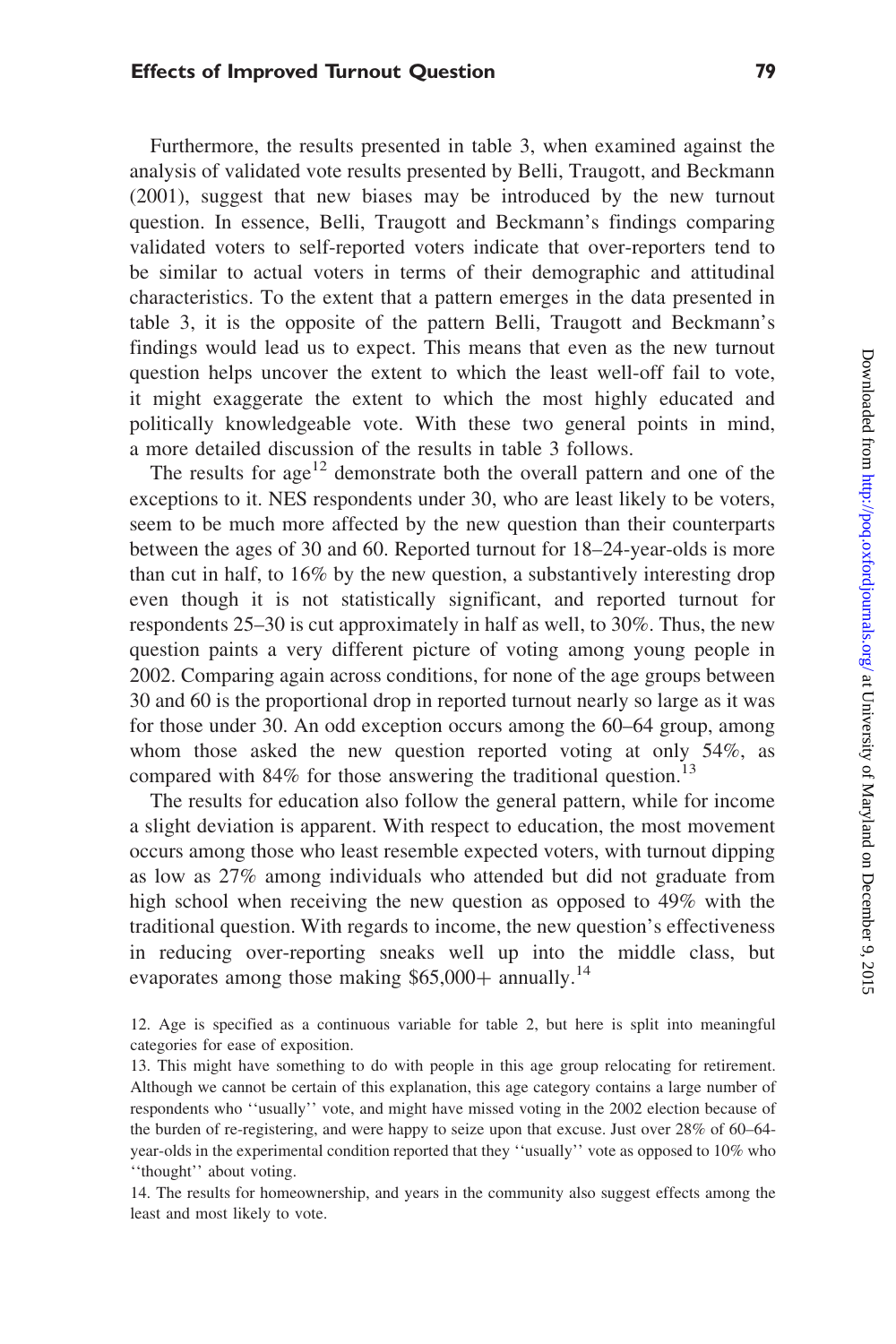One of the most regular findings of previous research is that non-whites are more likely to over-report. Seemingly, the pressure among non-whites to conform to the idea that voting is a mechanism to improve their standing (Belli, Traugott, and Beckmann 2001), or prove they are not outsiders keeps many from falling into the new answer choices.

The second half of table 3 presents the results by attitudinal characteristics. Looking at these attitudinal measures some of the largest differences occur among the least likely to vote, resulting in some of the lowest overall turnout rates. However, the pattern is not particularly distinct. The results for partisan strength and interest in the campaign, for example, do not appear to follow this, or any, pattern; and the results for feelings of external and internal efficacy are mixed. But when we turn to ''care who wins'' and the interviewer's assessment of the respondent's knowledge about politics, the pattern re-emerges.

Those who care little about the House election are dramatically less likely to report voting when asked the new ''excuse'' question, (53% with the traditional question versus 33%) and those who don't care at all drop even more  $(42-11\%)$ . For those who care very much, the drop  $(86-75\%)$  is a good deal smaller. Even more striking differences are found when political knowledge, as assessed by the interviewer, is considered. The effect of the new turnout question is extraordinary among the least informed, whose reported turnout drops from 39% with the old question to just 5% with the new question, while the new question makes virtually no difference among respondents who the interviewers assessed as well-informed.<sup>15</sup> For reformers interested in higher and more equal rates of participation, these results will be rather disheartening. However, for people who would prefer an informed and engaged electorate, the results suggest that very few of the least informed and engaged cast ballots in 2002.

We have highlighted a particular pattern of results that emerges from the data presented in table 3: in large part, the new turnout question has the most impressive effects on the reported turnout of those whose demographic and attitudinal characteristics make them most unlike the typical habitual voter. What makes this pattern of results especially notable, and worth highlighting despite the exceptions that emerge, is that Belli, Traugott, and Beckmann's (2001) validation study would lead us to expect precisely the opposite pattern. If the new question had an equal likelihood of influencing any given respondent to give an accurate response to the turnout question, we would expect the most dramatic effects to be among the most well-off, the most educated, the most interested, the most knowledgeable and the

<sup>15.</sup> Although the N is somewhat small in lowest information category, when the two lowest information levels are combined, the reported rate of turnout remains low in the treatment condition (18%) and is 25 percentage points lower than reported turnout in the control condition; the 25 point difference is statistically different from 0 at  $p = 0.005$ .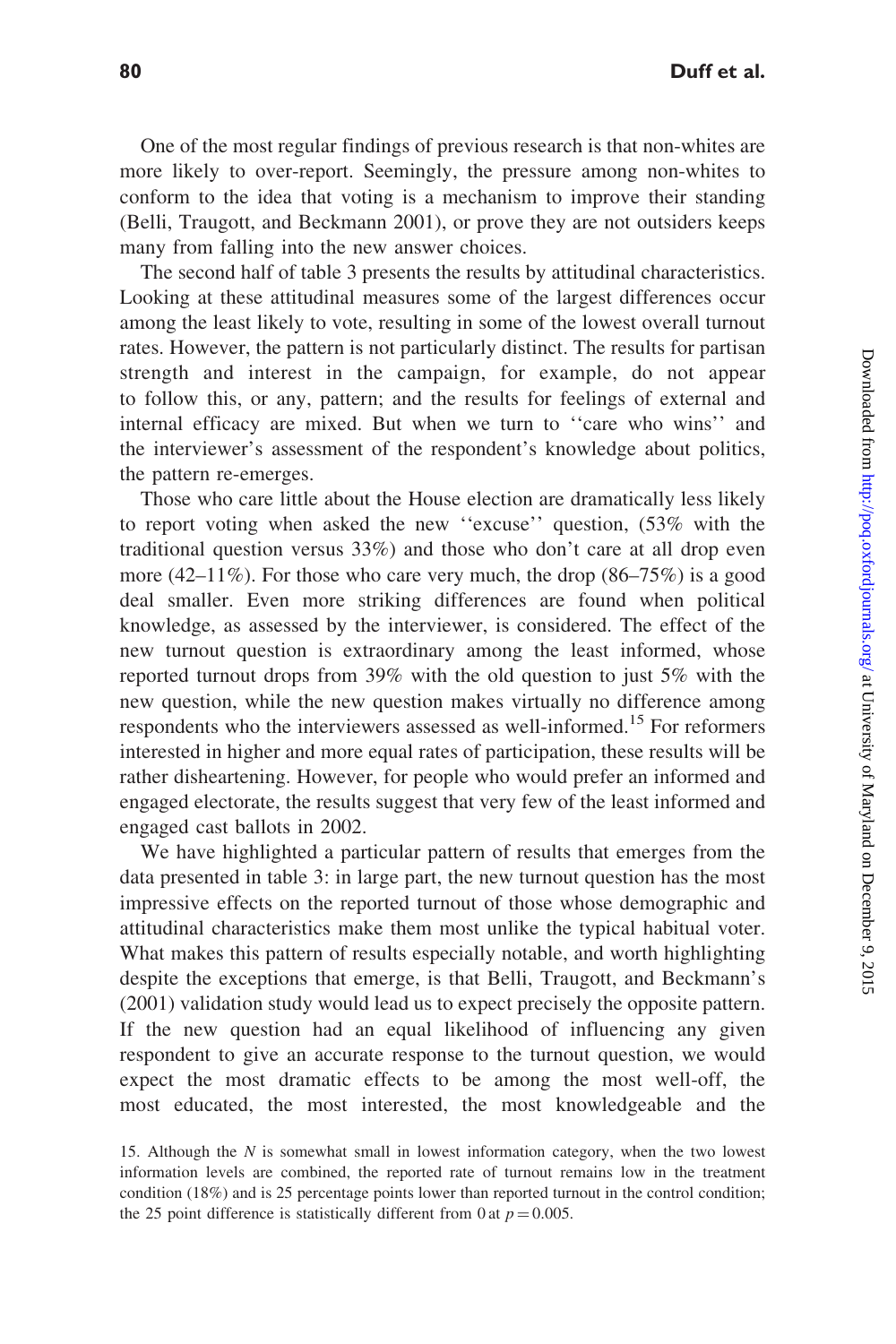#### Effects of Improved Turnout Question **81**

most efficacious, since these are the groups that Belli, Traugott, and Beckmann found most frequently answered the turnout question inaccurately. Given their results, if we had found no pattern at all in terms of which groups were most affected by the turnout question that would have pointed to the possibility that the new question is introducing bias. The fact that to the extent there is an identifiable pattern, it is the opposite direction of the pattern that Belli, Traugott, and Beckmann's research leads one to predict seems to us to introduce a point of caution for those who study turnout using the new NES question. The new question seems to affect disproportionately those over-reporters who are least similar to the typical voter, and leave those over-reporters most similar to typical voters relatively unaffected.

To test the effect of the new turnout question on over-reporting resulting from ''source confusion,'' we examine the impact that the length of time between the election and the interview had on respondents' reported turnout. Respondents who were interviewed more than 2 weeks after the election had a turnout rate 17 points lower in the treatment condition; while those interviewed within the first week had a turnout rate 11 points lower in the treatment condition. However, this difference is not statistically significant. Thus, the new answer choices may help reduce over-reporting among respondents who might have trouble remembering whether or not they voted in the most recent election, but it is difficult to say this definitively.

Given that the answer choices seem to tap social desirability pressures more directly than source confusion, and since unlike the findings of Belli et al. (1999) (who incorporated both a longer introductory text and the ''excuse'' answer choices), we failed to find strong evidence that overreporting decreased among those interviewed long after the election, we are persuaded to believe that the reduction in social desirability pressures rather than source confusion is the driving force behind decreases in over-reporting that result from the new question wording. As noted above, this conclusion should be viewed as preliminary until additional theoretical and empirical work can be done to tease out the separate effects of these two mechanisms. Since Belli et al.'s study (1999) found greater effects as time from the interview increases, there may be distinct effects of a longer introductory text versus new answer choices.

In sum, the additional answer choices do not seem to be enough to reduce turnout reports among those who feel the strongest pressure to produce a socially acceptable response, or those who are likely to have voted in the past but who have murky memories. Given that these types of individuals are not widely affected by the new response options, it is not surprising that survey-based experiments on validated registrants (Abelson, Loftus, and Greenwald 1992; Belli, Traugott, and Rosenstone 1994), a group with a mix of resources, attitudes, and previous behavior that would predict a high likelihood of voting, did not reduce over-reporting. For those who are least likely to care about the election and whose demographic characteristics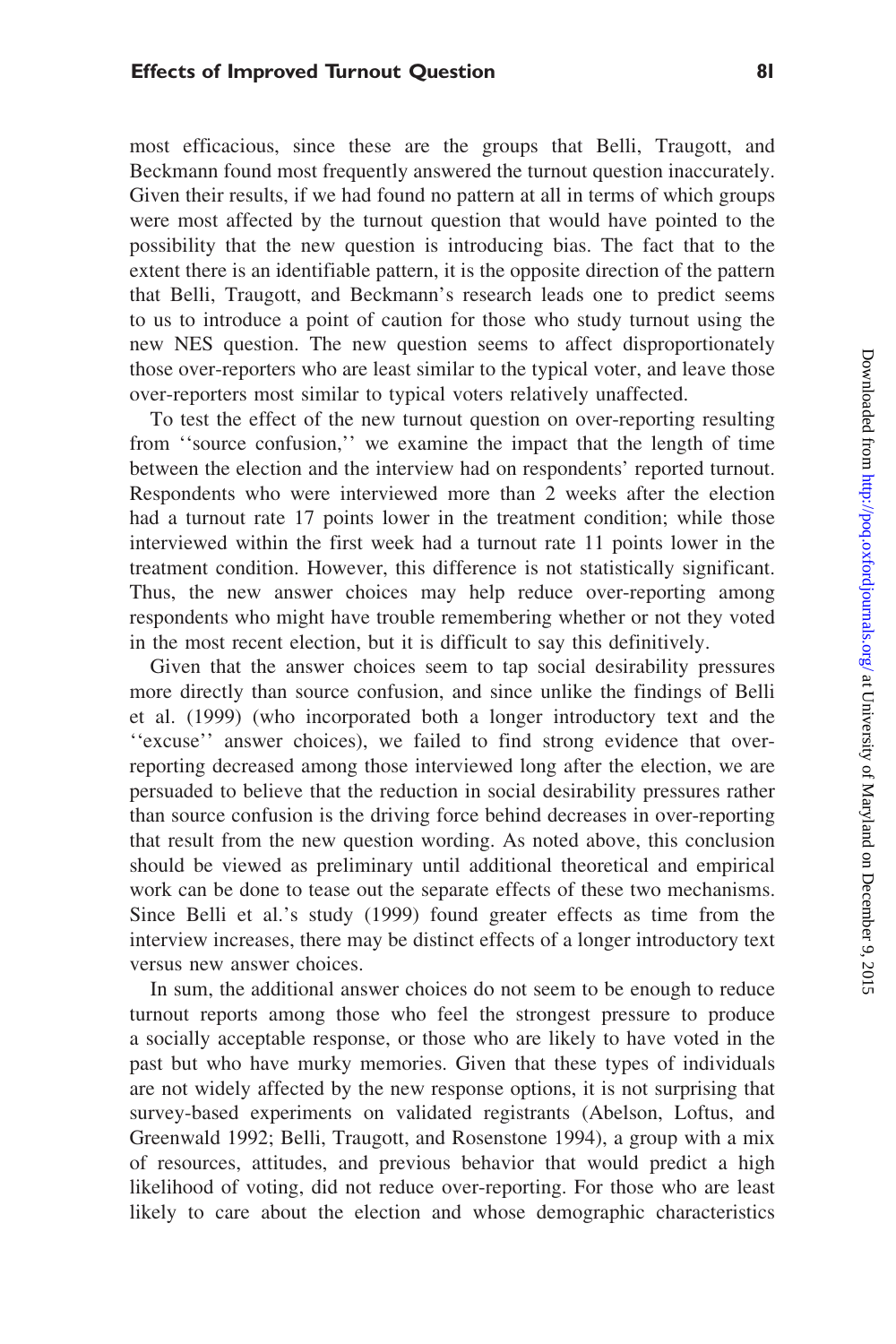suggest they probably vote infrequently, if at all, appearances seem to be enough; i.e., these voters do not feel sufficient pressure to report the most desirable response and more willingly latch onto the new answer choices. Not only do the results suggest that the new answer choices cannot fully overcome the social desirability pressure or constraints on memory, but these factors appear more prevalent among the least engaged than previously thought. Perhaps the most consequential result is that the levels of turnout found among citizens with low levels of resources and little attachment to politics point to the possibility of a more severe degree of inequality in regards to who votes and who does not.

#### COMPARISON OF TRAITS ACROSS ANSWER CHOICES

Having investigated the types of citizens who are less likely to falsely report when they can report non-voting while still appearing to be civic minded, we now turn to a comparison of individuals across answer choice categories. That is, we examine who says "I thought about voting this time but didn't" and who says "I usually vote but didn't this time" in comparison with reported voters and those who chose the traditional did not vote response (''No, I didn't vote'' or ''I did not vote'' in the traditional and new NES questions, respectively). The profile of the respondents who opted for the excuses is substantively interesting: how similar or distinctive are they from those who claimed to have voted and those who readily admitted to abstaining?

The results are presented in table 4, which shows the mean values for a number of independent variables traditionally associated with turnout across the response categories in the control and experimental conditions.

What makes it difficult to interpret the results in table 4 is that the respondents who fall into the two ''excuse'' categories are a mix of respondents who would have claimed to vote if asked the traditional question, and those who would have admitted to not voting even if they were not offered an excuse. While the experimental design reveals that the new version of the turnout question reduced over-reporting by  $8\%$ , more than  $31\%$  of respondents who were asked the new question seized upon one of the ''excuse'' categories. We might suppose that the ''usually'' category, which was chosen by 17% of respondents, consists of an equal mix of respondents who would have reported voting and those who would have reported not voting if asked the traditional question. Since previous research (Belli, Traugott, and Beckmann 2001) indicates that over-reporters are similar to voters in terms of their demographics and attitudes, and dissimilar to nonvoters, we could expect the ''usually'' category to fall about half way between those who say they definitively voted, and those who say they did not vote without the luxury of an excuse. This is not what we found.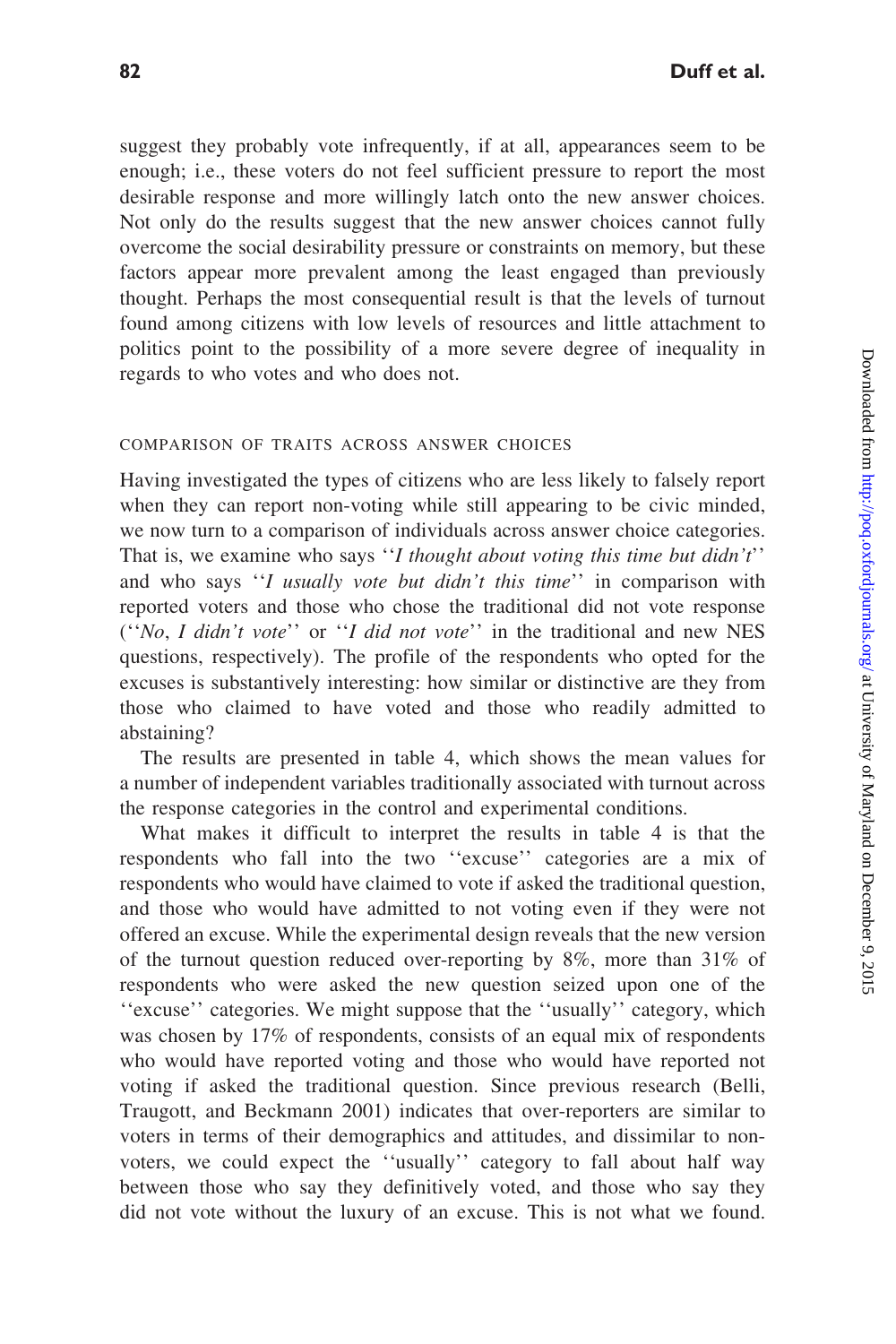|                              | Control Group |        | Experimental Group |                                     |                                    |            |       |
|------------------------------|---------------|--------|--------------------|-------------------------------------|------------------------------------|------------|-------|
|                              | Did Not Vote  | Voted  | Did Not Vote       | Thought About Voting<br>But Did Not | <b>Usually Vote</b><br>But Did Not | Sure Voted | Total |
| Number of Cases <sup>a</sup> | 172           | 500    | 61                 | 53                                  | 96                                 | 462        | 1344  |
| Weighted Number of Cases     | 236           | 436    | 79                 | 97                                  | 114                                | 382        | 1344  |
| Weighted Percentages         | 35.07%        | 64.93% | 11.72%             | 14.37%                              | 17.03%                             | 56.87%     |       |
| Demographics                 |               |        |                    |                                     |                                    |            |       |
| Age                          | 37.59         | 47.99  | 45.05              | 31.87                               | 40.06                              | 48.55      | 44.32 |
| Education                    | 3.44          | 4.19   | 3.16               | 3.37                                | 3.78                               | 4.48       | 3.99  |
| Income                       | 3.30          | 3.68   | 2.85               | 3.24                                | 3.31                               | 3.96       | 3.58  |
| White $(\% )$                | 0.74          | 0.79   | 0.77               | 0.59                                | 0.76                               | 0.79       | 0.77  |
| South $(\%)$                 | 0.40          | 0.29   | 0.36               | 0.34                                | 0.37                               | 0.28       | 0.32  |
| Male $(\% )$                 | 0.32          | 0.46   | 0.43               | 0.43                                | 0.38                               | 0.51       | 0.44  |
| Own Home $(\% )$             | 0.64          | 0.80   | 0.75               | 0.56                                | 0.54                               | 0.83       | 0.74  |
| Political Characteristics    |               |        |                    |                                     |                                    |            |       |
| Party ID                     | 2.90          | 2.99   | 2.61               | 2.46                                | 2.81                               | 3.06       | 2.92  |
| Partisan Strength            | 0.98          | 1.34   | 1.16               | 1.14                                | 1.07                               | 1.34       | 1.23  |
| Interest                     | 1.65          | 2.31   | 1.61               | 1.64                                | 1.87                               | 2.33       | 2.08  |
| Care Who Wins                | 2.55          | 3.03   | 2.41               | 2.41                                | 2.69                               | 3.16       | 2.87  |
| Int. Efficacy Scale          | 0.44          | 0.65   | 0.36               | 0.41                                | 0.54                               | 0.66       | 0.57  |
| Ext. Efficacy Scale          | 0.53          | 0.65   | 0.36               | 0.48                                | 0.59                               | 0.68       | 0.60  |
| Knowledge (IWer Assess)      | 3.39          | 3.82   | 3.00               | 3.26                                | 3.57                               | 3.96       | 3.67  |
| Contextual Variables         |               |        |                    |                                     |                                    |            |       |
| Interview Day                | 8.25          | 7.01   | 7.12               | 9.23                                | 8.62                               | 6.97       | 7.52  |
| Interview Week               | 1.64          | 1.44   | 1.53               | 1.65                                | 1.60                               | 1.45       | 1.51  |

**Table 4.** Mean Values of Predictors by Experimental Condition and Voting Outcome

<sup>a</sup>The numbers represent the cases of the dependent variable before conditioning on the independent variables: due to item non-response, the N is smaller in some cells.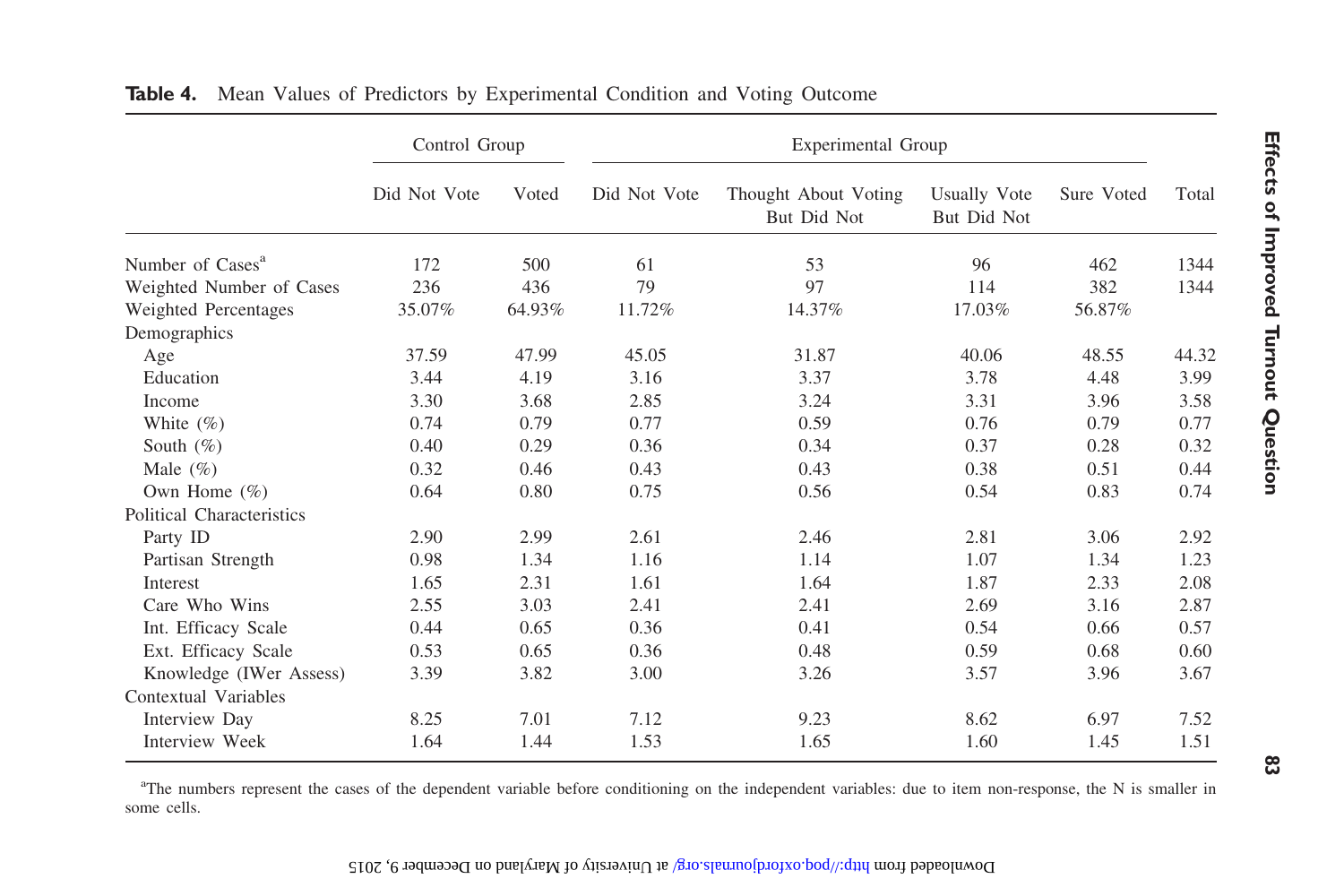Rather, table 4 indicates that even respondents in the ''usually'' category are more similar to non-voters than voters on most measures.<sup>16</sup>

When examining a number of variables associated with turnout, we found a pattern that does not parallel the findings of Belli, Traugott, and Beckmann (2001). Those researchers found that in the categories of education, caring about the election, efficacy, interest in the election, partisan strength, and knowledge, over-reporters ''are significantly closer to validated voters than to admitted non-voters'' (Belli, Traugott, and Beckmann 2001, 489). Turning to the 2002 NES and comparing the respondents who seized upon the new excuse categories to those who report voting and those who chose the simple ''did not vote'' category, the ''excuse'' respondents more closely resemble those who report they simply did not vote, in both the control and experimental conditions.<sup>17</sup>

For example, non-voters who ''thought about voting,'' when compared with those who report voting in the control condition, have significantly lower levels of education, less interest in the election, care less about the outcome, have lower levels of efficacy, and less political knowledge. When the same ''thought about voting'' respondents are compared with the group who answered the traditional turnout question by saying they did not vote, the differences in the means are smaller, and none of the differences are statistically significant.

A similar pattern emerges even when comparing those non-voters who said they ''usually vote'' to respondents asked the traditional turnout question. The ''usually'' group is significantly different from reported voters in their partisan strength, interest in the election, caring who wins, and internal efficacy. When compared with non-voters in the control group, however, the ''usually'' group is only statistically distinguishable on internal efficacy.

This general pattern repeats itself when one looks at only those respondents who were asked the new version of the NES question. Comparing respondents in the excuse categories to those who said they are sure they voted produces a host of statistically significant differences. That is, self-reported voters are older, have higher levels of education, have larger incomes, are more likely to own homes, have greater interest in the campaign, care more who wins, and are more knowledgeable about politics than

17. Table A2, available in the appendix to the on-line version of the article, reports the mean differences for each comparison and results from tests of statistical significance.

<sup>16.</sup> While this result, when viewed along with the results presented in table 3, might raise concerns about systematic bias in who is affected by the new version of the turnout question, the ambiguity introduced by the mix of those who would have admitted not voting and over-reporters in the excuse categories makes it difficult to demonstrate definitively the degree to which bias is introduced. Our estimates serve as a baseline, leaving this question to be addressed more fully in future research that incorporates a validation study into the design.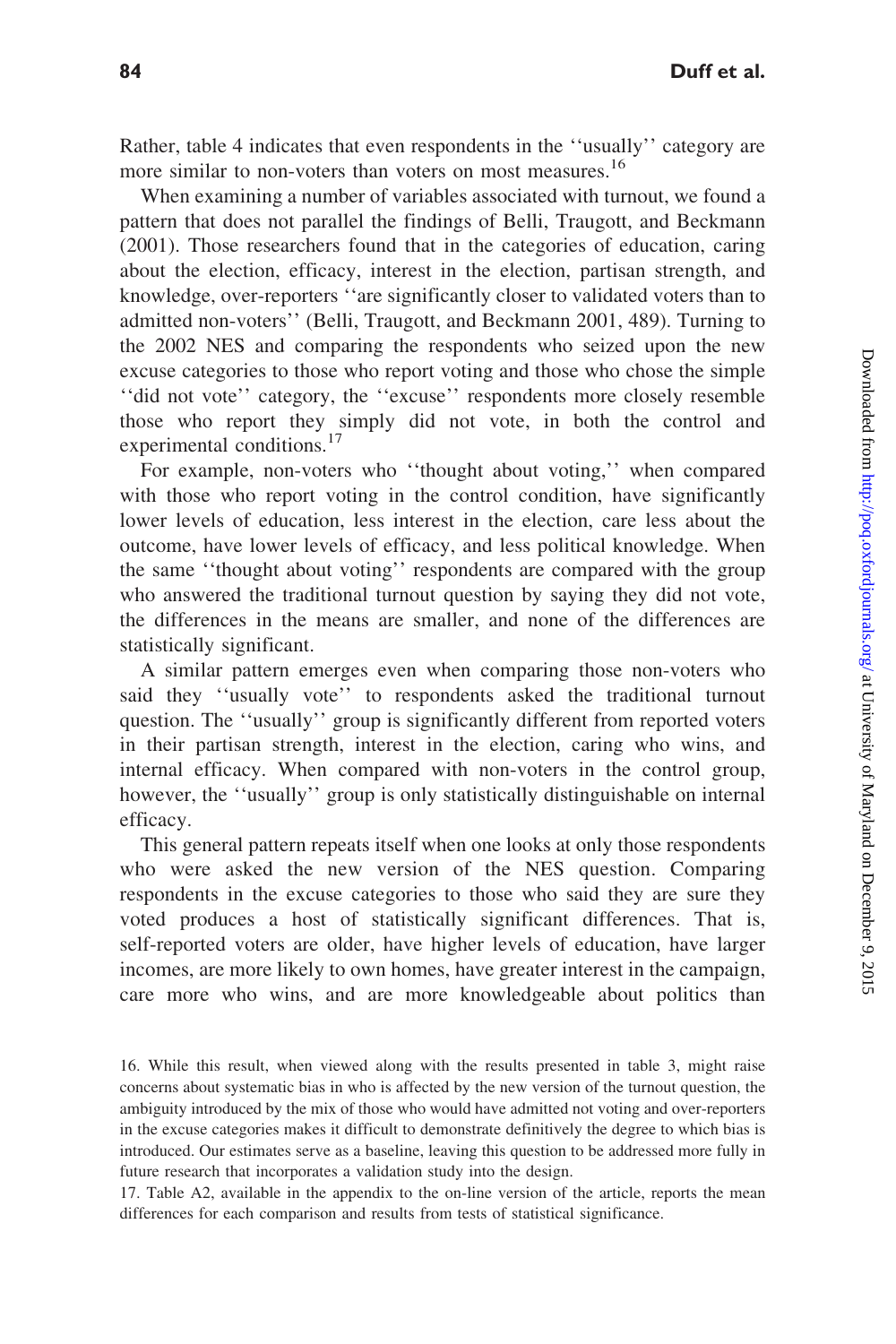#### Effects of Improved Turnout Question 85

those who fall into the excuse categories. Comparing the excuse respondents with those who simply say they did not vote, however, reveals very few differences that rise to conventional levels of statistical significance. The one notable exception to this rule is that those non-voters who say they ''usually vote'' are more similar to voters than they are to simple (no excuse) non-voters in their levels of internal efficacy.

When comparing respondents across the excuse options we see little to distinguish those who select the ''thought about voting'' option from those who select the ''usually vote'' option. We found only 2 statistically significant results: the average age among respondents who ''usually vote'' is 8 years older  $(p=0.037)$  than those who "thought about voting;" and "usual" voters score slightly higher on the internal efficacy score ( $p = 0.052$ ).

#### UNDERSTANDING TURNOUT

The above analysis exploited the experimental design to cull what can be discovered by focusing on bivariate relationships. We now investigate the extent to which the new question alters our understanding of who votes in a multiple regression framework. The number of model specifications that have been used in previous research to predict turnout is too large to summarize here; for the sake of simplicity, our turnout model is based on the specification devised by Rosenstone and Hansen (1993).

Table 5 presents the results for a probit model, run separately for those asked the traditional NES question and those asked the new version, which includes demographic and attitudinal variables along with a variable to indicate whether or not the respondent had been contacted by a political party about voting.<sup>18</sup> The two columns on the left represent the coefficients and p-values for the model on respondents with the traditional question, and the last two are corresponding results from the experimental group.

Across both conditions, education, age, caring who wins the election, partisan strength, being contacted by a party, and residency in the south are significant predictors of turnout. For education, age, and caring who wins, the size of the coefficient was larger for the experimental question; in the case of caring who wins the election, the coefficient more than doubled.

Several differences in terms of sign and statistical significance are also apparent. In the treatment condition, the sign on the income coefficient is positive, but the effect cannot be distinguished from zero. Surprisingly,

<sup>18.</sup> We obtain similar results when all respondents are pooled, and we include interactions between the predictor variables and a dummy variable indicating whether the respondent received the new turnout question or the traditional question.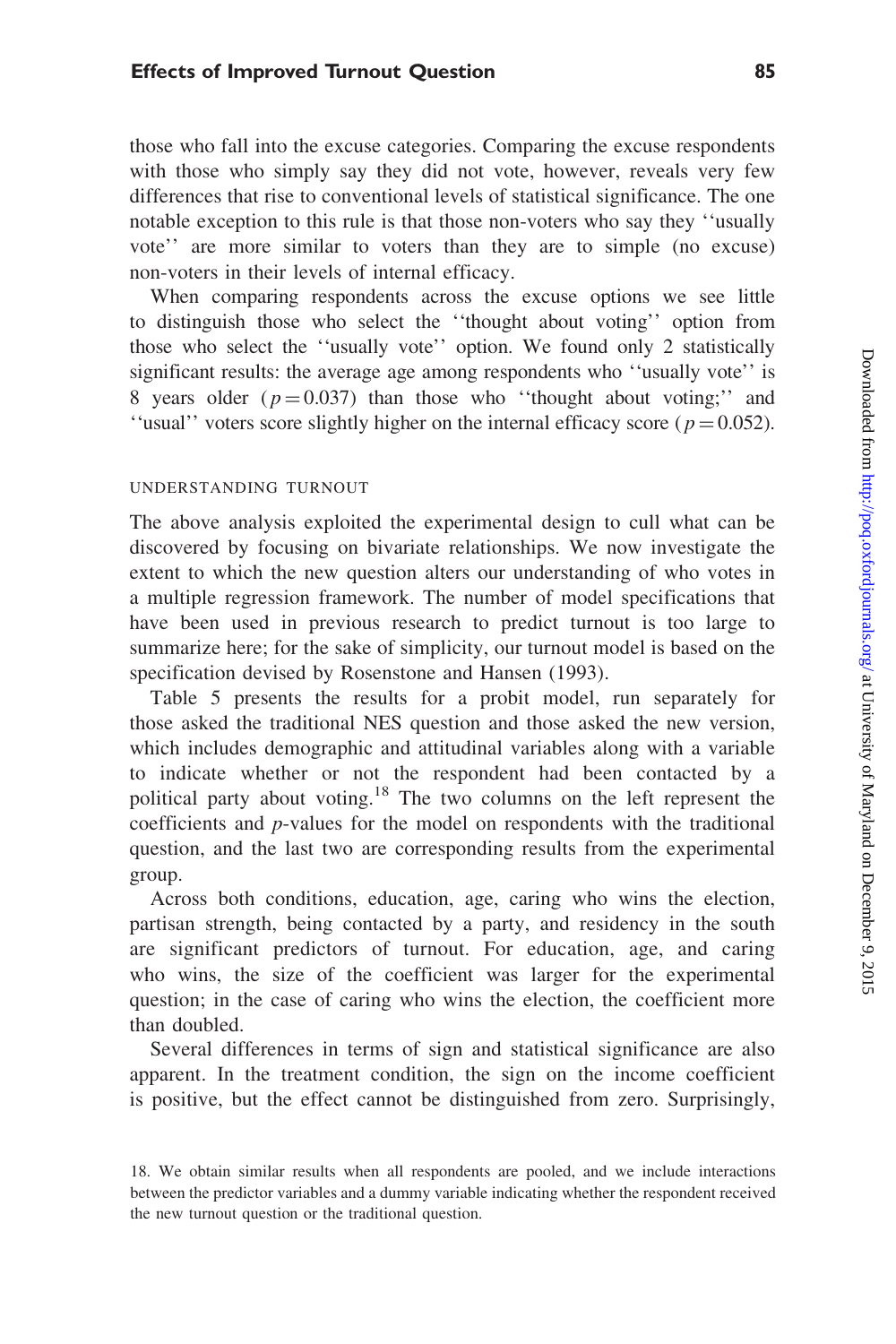| Independent Variables    | Control<br>coeff. | control<br>$p$ -value | Treatment<br>coeff. | Treatment<br>$p$ -value |
|--------------------------|-------------------|-----------------------|---------------------|-------------------------|
| Income                   | $-0.096$          | 0.042                 | 0.053               | 0.246                   |
| Education                | 0.188             | 0.000                 | 0.248               | 0.000                   |
| Unemployed               | $-0.304$          | 0.324                 | $-0.265$            | 0.483                   |
| Age                      | 0.048             | 0.029                 | 0.080               | 0.000                   |
| Age Squared              | 0.000             | 0.103                 | $-0.001$            | 0.003                   |
| Years in the Community   | 0.021             | 0.778                 | 0.022               | 0.783                   |
| Church Attendance        | 0.032             | 0.529                 | 0.002               | 0.972                   |
| Home Ownership           | 0.153             | 0.337                 | 0.389               | 0.015                   |
| Border South             | $-0.286$          | 0.335                 | 0.131               | 0.613                   |
| Southern State           | $-0.259$          | 0.085                 | $-0.325$            | 0.030                   |
| Race – Black             | 0.032             | 0.883                 | $-0.007$            | 0.973                   |
| <b>Registration Date</b> | $-0.003$          | 0.699                 | 0.000               | 0.968                   |
| External Efficacy        | 0.257             | 0.140                 | 0.288               | 0.080                   |
| Partisan Strength        | 0.688             | 0.000                 | 0.370               | 0.002                   |
| Care Who Wins            | 0.136             | 0.101                 | 0.421               | 0.000                   |
| Contacted by Party       | 0.754             | 0.000                 | 0.550               | 0.000                   |
| Constant                 | $-2.956$          | 0.000                 | $-5.399$            | 0.000                   |
| Number of Cases          | 589               |                       | 595                 |                         |
| Log Likelihood           | $-287.66$         |                       | $-289.45$           |                         |

Table 5. Modeling Turnout by Condition (Demographics and Attitudes) (Source: 2002 NES (weighted))

the effect of income is negative and statistically significant in the control condition.<sup>19</sup>

Home ownership and external efficacy are not significant predictors for the traditional question but are significant when modeling the experimental question. For external efficacy, the magnitude of the change in the coefficient is actually very small, but the variable nonetheless is significant at the  $p<0.10$  level in the experimental question. The change in the coefficient for home ownership across the two models is larger—it more than doubles.

Although testing the differences in the probit estimates from the two groups is not straightforward, we compared the marginal effects of the

19. The bivariate correlation between turnout and income in the control group is 0.10 and is weaker than that in the treatment group (0.22). This is consistent with and can be explained by our earlier findings that there is a disproportionately large number of control group false reporters at the lower end of the income scale, compared with the treatment group. This over-report problem in the control group is strong enough to make the coefficient on income turn significantly negative when controlling for other demographic variables, most importantly, education. Although we want to stress that the new NES question does not in any way fully capture the true turnout rate, we think this provides a good example of one of the problems over-reporting using the traditional NES question may create.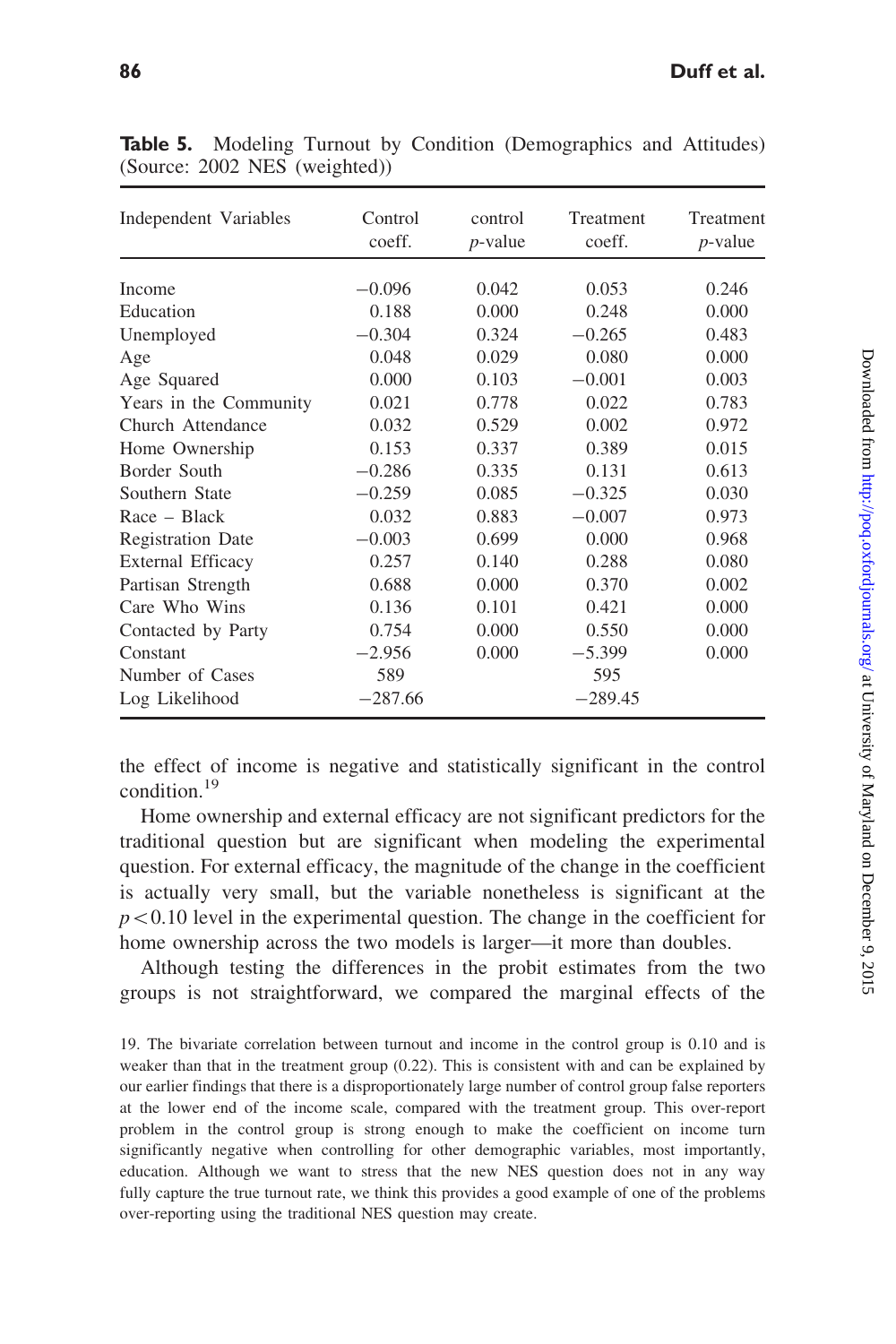independent variables across conditions.<sup>20</sup> Our tests revealed that only two of the independent variables have different effects across conditions: respondent income and the degree to which the respondent cares who wins. Though there is a sizeable difference for care who wins, on the whole, the new NES question does not do much to revise our knowledge of the effect of various demographic and attitudinal variables on turnout when looked at in a multivariate context.

## **Conclusion**

Ultimately, we believe these excuses are quite good, and that it would be best to include the new response categories on future versions of the NES survey and other post-election surveys. The new question basically works in that it significantly reduces over-reporting, and furthermore does so without the inclusion of a lengthy and cumbersome introductory script. For most scholars who make use of NES respondents' answers to the turnout question, this is a significant improvement that is unlikely to introduce further complications. The new question does not get perfect information, but what it does seem to do is reduce precisely the false reports of voting in the data that are likely to be the most disharmonious and the most likely to obscure the overall theme. Over-reporters who are very dissimilar to habitual voters tend to seize on the excuses.

What over-reporting the new turnout question does remove will allow researchers to highlight better and explore what is undoubtedly among the most significant findings regarding who votes and who does not vote in the U.S.—that those Americans who lack resources, and the confidence that they can understand politics and participate meaningfully, vote at astonishingly low rates. As a practical consequence of these findings, advocates of higher participation rates should allocate additional resources toward educating the citizenry about politics and the role of the citizen in a democratic society (Hanmer 2004). Efforts that fail to do so are unlikely to overcome the abysmal turnout rates found among those who have little concern for the outcome or little knowledge of politics.

However, for researchers who want to understand not merely who typically votes, but to dig deeper into the question of which occasional, and nearly habitual voters mobilize or de-mobilize in particular elections, in response to particular sorts of campaigns, or despite particular obstacles etc., the new

<sup>20.</sup> We computed the marginal effect of each independent variable, holding the other variables at their means (cardinal variables) or their medians (dummy variables). The ''delta method'' provides standard errors of fitted probabilities, and we checked whether the estimated effects in one condition fell within the confidence interval of their counterparts in the other condition. See Herron (1999) for more details.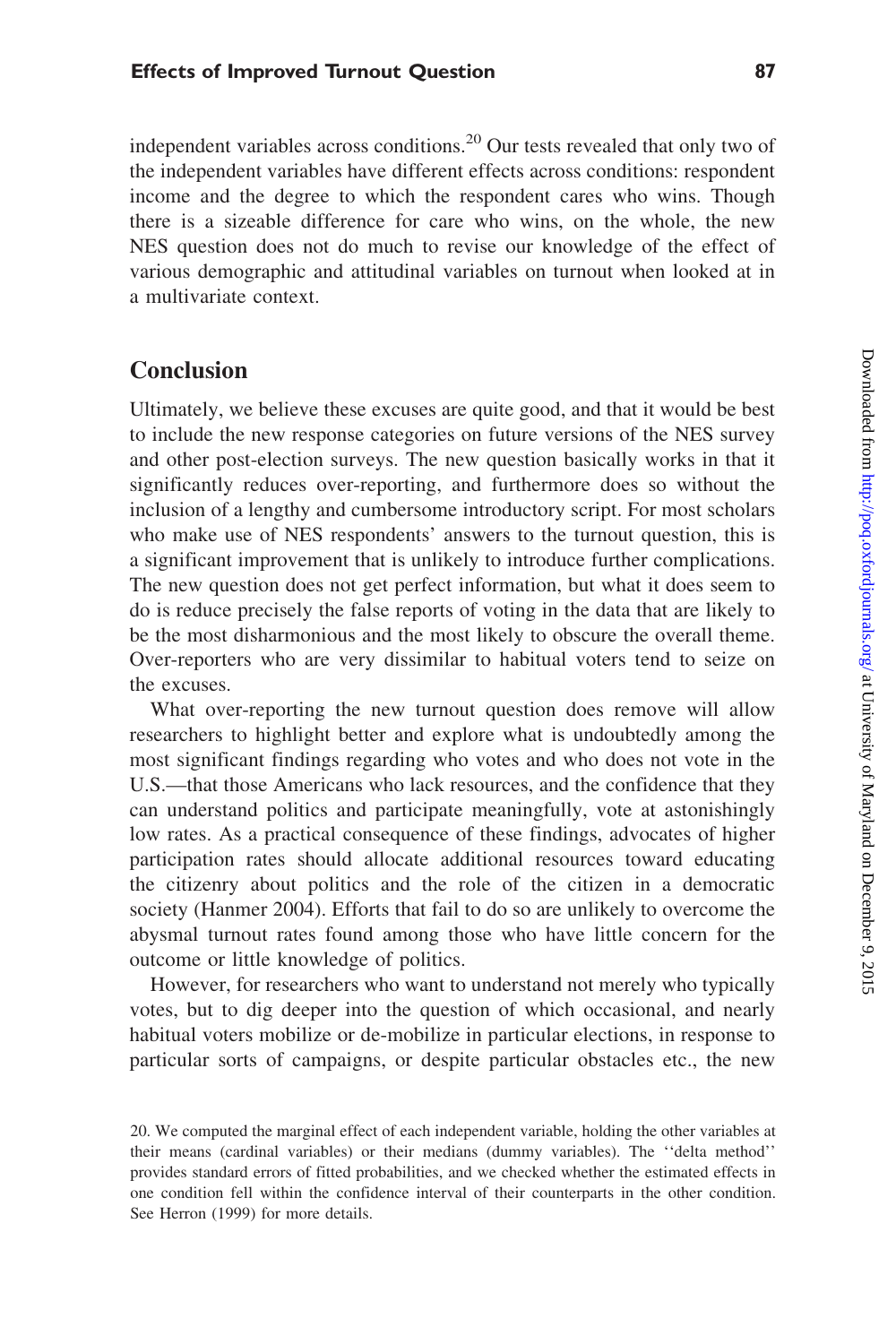question does not offer much new hope. The same can be said for those scholars interested in the group of citizens that resembles habitual voters in attitudes and demographics and that nonetheless does not vote. NES data for respondents in both of these groups will continue to be problematic, even with the new question.

To the extent that the over-reporting of voting is a result of social desirability, our analysis seems to indicate that a sense of the social desirability of being a voter is pervasive. But our analysis shows that this widespread social desirability effect is very deep in some spots and very shallow in others. The new NES response categories seem to be very good at mopping up the shallow spots—for example, among those who do not care who wins and have very little political knowledge, reported turnout drops dramatically (more than 75%) with the new question. Since the factors we expected to be associated with social desirability were not good predictors of whether respondents were affected by the new version of the turnout question it does not seem that the new question does consistently well where the sense of social desirability runs deep.

Inclusion of the new response categories are probably a cost effective substitute for validation studies, which represent a time consuming and often problematic approach to finding out which respondents really voted. However, we believe it would be worthwhile to combine the new question with a validation study at least once, especially as states implement electronic voter files that will make validation less costly. Our analysis leads us to predict that the likely result would be similar to the findings of Belli, Traugott, and Beckmann (2001). When using the new turnout question, there will be fewer over-reporters, but those who remain will resemble confirmed voters much more than admitted non-voters. With the new question this pattern should be even more pronounced. Our analysis indicates that this would be the case, but using the new question in combination with a validation study would be the best test.

### Variable Coding

Age: in years 18–99. Black:  $1 =$ black only,  $0 =$ all else. Border South:  $1 =$ lives in a border state (KY, MO, MD, OK, WV),  $0 =$ all else. Care Who Wins:  $1 = Not$  at all,  $2 = Not$  very much,  $3 = Pretty$  Much,  $4 = \text{Very Much.}$ Church Attendance:  $1 =$ attends church,  $0 =$ does not. Contacted by Party:  $1 =$  was contacted by a political party,  $0 =$  was not.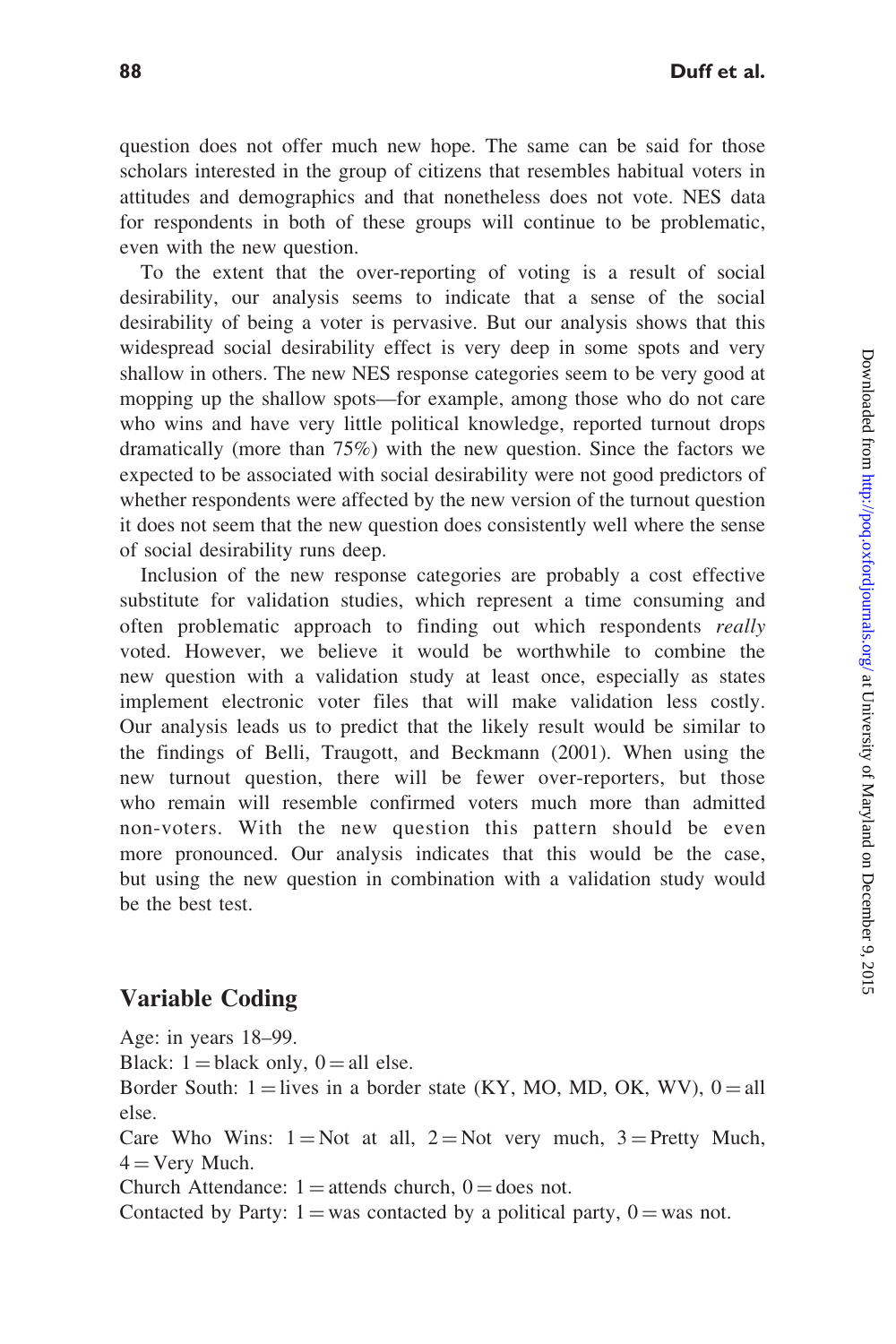### Effects of Improved Turnout Question 89

Education:  $1 = 0-8$  Years,  $2 = 9-11$  Years,  $3 =$ High School Grad,  $4 = 1-3$ College No Degree,  $5 =$ Junior College Grad,  $6 =$ College Grad,  $7 =$ Advanced Degree.

External Efficacy Scale: ranges from 0 to 1 (average of answers to 2 questions).

Home Ownership:  $1 =$ owns a home,  $0 =$ does not.

Income:  $1 = $0 - $14,999$ ,  $2 = $15,000 - $34,999$ ,  $3 = $35,000 - $49,999$ ,  $4 = $50,000 - $64,999, 5 = $65,000 - $84,999, 6 = more than $84,999.$ 

Interest:  $1 = Not$  much interested in the campaign,  $2 = Somewhat$ ,  $3 = Very$ Much Interested.

Internal Efficacy Scale: ranges from 0 to 1 (average of answers to 3 questions).

Interview Day: ranges from 1–31 (number of days after the election that the interview was conducted).

Interview Week:  $1 =$  within the first week,  $2 =$  within the second week,  $3 =$  within the third or fourth weeks (number of weeks after the election that the interview was conducted).

Knowledge (Interviewer Assessment): ranges from 1 to 5 ( $1 = \text{low}, 5 = \text{high}$ ). Male:  $1 =$  male,  $0 =$  female.

Party ID:  $0 =$ strong democrat, 1 = weak democrat, 2 = independentdemocrat,  $3 =$ independent-independent,  $4 =$ independent-republican,  $5 =$  weak republican,  $6 =$  strong republican.

Partisan Strength:  $0 =$  independent,  $1 =$  weak partisan,  $2 =$  strong partisan.

Registration Date: number of days prior to the election that registration ends  $(0-30 \text{ days})$ .

Southern State:  $1 =$  lives in the South (states of the old Confederacy),  $0 =$  all else.

White:  $1 =$  white only,  $0 =$  all else.

Years in the Community:  $0 = 1$  year,  $1 = 1-2$  years,  $2 = 3-5$  years,  $3 = 6$ or more.

# Supplementary Data

Supplementary data are available online at [http://pubopq.oxfordjournals.org/.](http://pubopq.oxfordjournals.org/)

# References

- Abelson, Robert P., Elizabeth F. Loftus, and Anthony G. Greenwald. 1992. ''Attempts to Improve the Accuracy of Self-Reports of Voting.'' In Questions about Questions, ed. Judith M. Tanur, pp. 138–153. New York: Russell Sage Foundation.
- Abramson, Paul R., and William Claggett. 1984. ''Race-related Differences in Self-reported and Validated Turnout.'' Journal of Politics 46:719–38.
- Anderson, Barbara A., and Brian D. Silver. 1986. ''Measurement and Mismeasurement of the Validity of the Self-Reported Vote.'' American Journal of Political Science 30: 771–85.